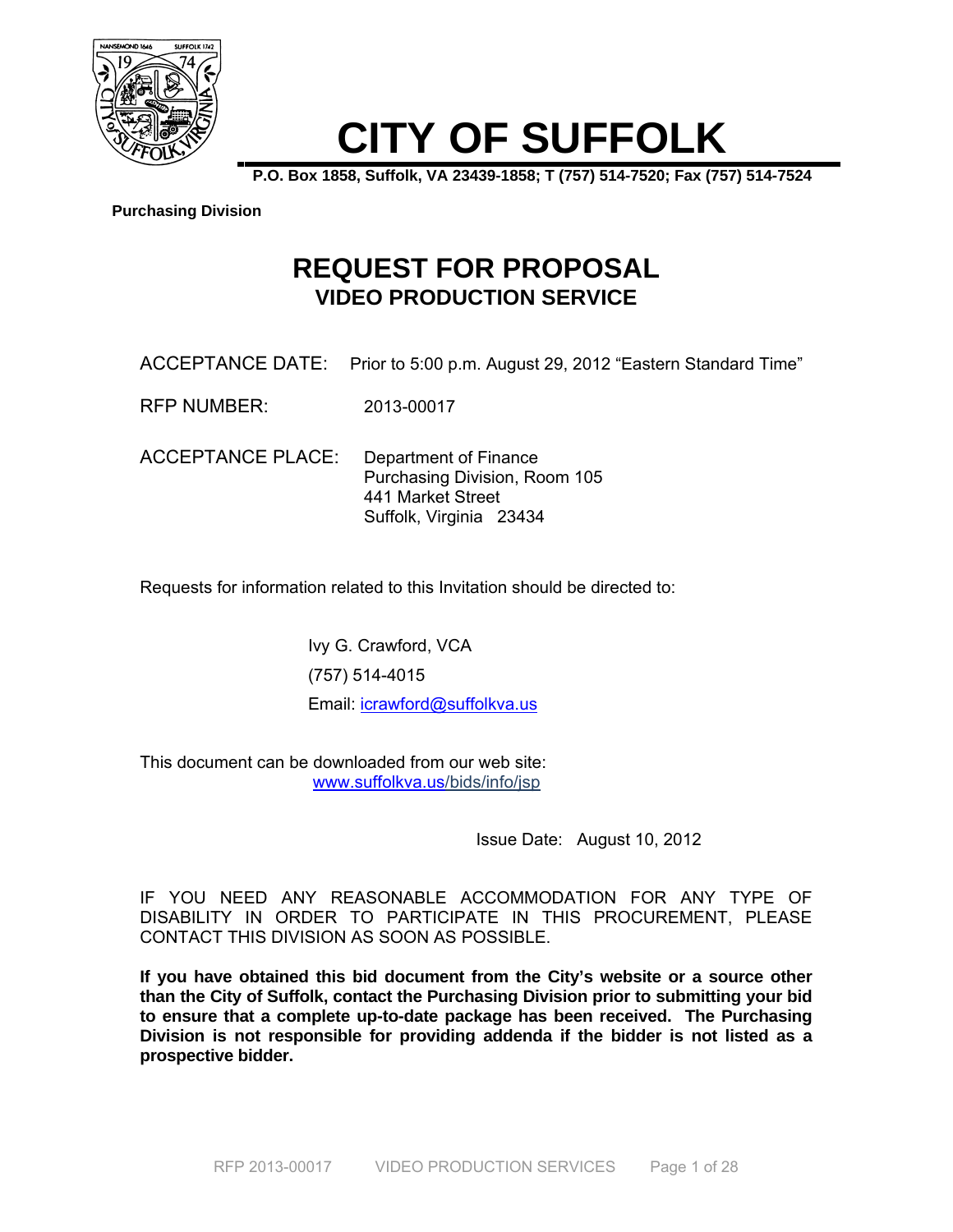# **REQUEST FOR PROPOSAL - VIDEO PRODUCTION SERVICE**

# **SECTION/TITLE**

| 1.0                                                   |  |  |
|-------------------------------------------------------|--|--|
| 2.0                                                   |  |  |
| 3.0                                                   |  |  |
| 4.0                                                   |  |  |
| 5.0                                                   |  |  |
| 6.0                                                   |  |  |
| 7.0                                                   |  |  |
| 8.0                                                   |  |  |
|                                                       |  |  |
|                                                       |  |  |
| PROPRIETARY/CONFIDENTIAL INFORMATION IDENTIFICATION23 |  |  |
|                                                       |  |  |
|                                                       |  |  |
| PROOF OF AUTHORITY TO TRANSACT BUSINESS IN VIRGINIA27 |  |  |

Prepared by Ivy G. Crawford, VCA Date: August 10, 2012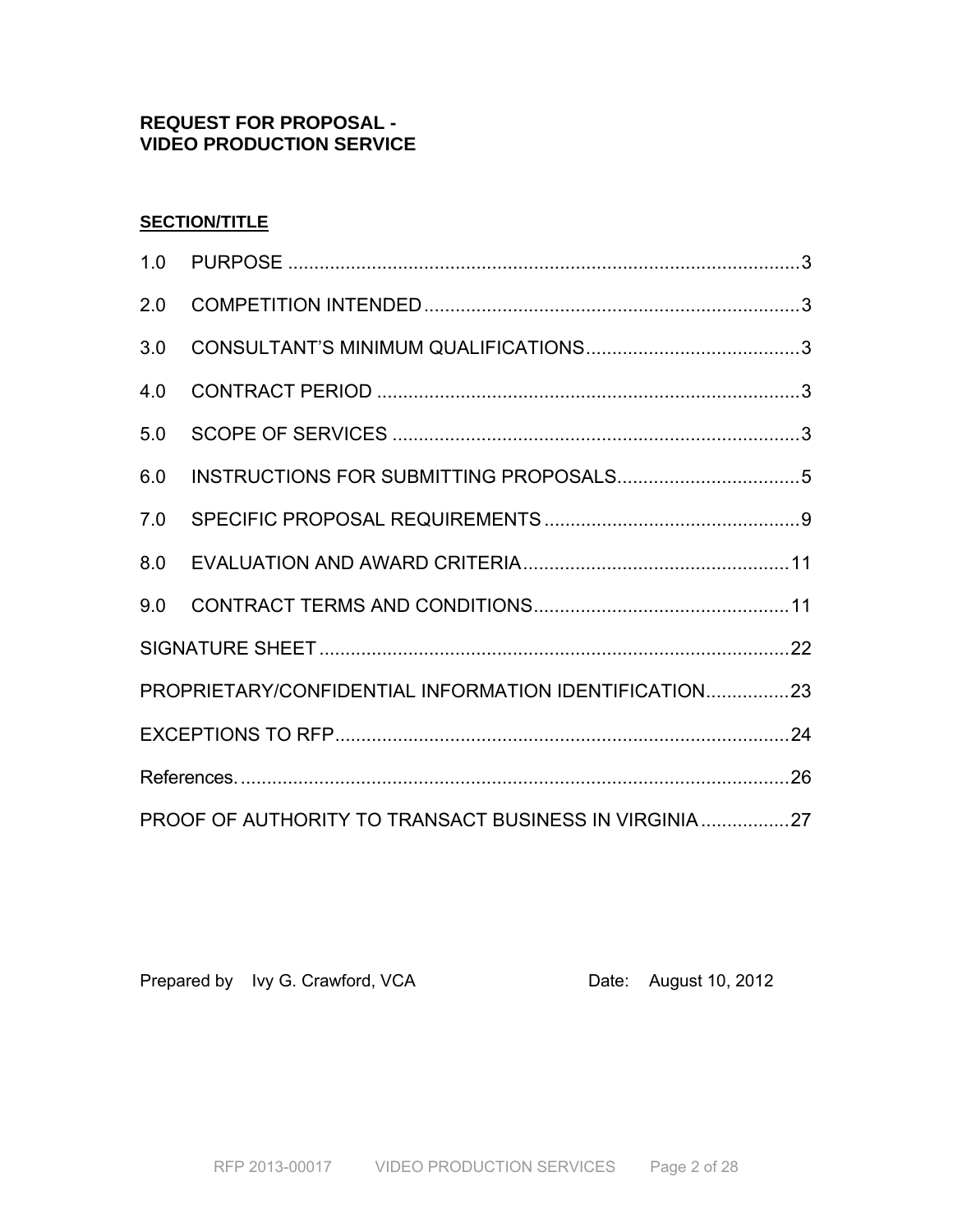# **VIDEO PRODUCTION SERVICES**

# **1.0 PURPOSE**

The intent of this Request for Proposal (RFP) is to obtain the services of a professional firm to development and produce a minimum of two Englishlanguage videos and document series with the working title of "Kindergarten Kickoff" on the subject of successful transition to kindergarten. This project is being procured with Smart Beginnings grant dollars and must be completed by December 31, 2012.

# **2.0 COMPETITION INTENDED**

It is the City's intent that this Request for Proposal (RFP) permits competition. It shall be the offeror's responsibility to advise the Purchasing Agent in writing if any language requirement, specification, etc., or any combination thereof, inadvertently restricts or limits the requirements stated in this RFP to a single source. Such notification must be received by the Purchasing Agent not later than five (5) days prior to the date set for acceptance of proposals.

# **3.0 CONSULTANT'S MINIMUM QUALIFICATIONS**

Any consultant wishing to submit a proposal and be considered for this solicitation shall have had successful experience within the past three years on similar projects.

# **4.0 CONTRACT PERIOD**

Any resulting contract or contracts shall become effective upon executed contract and shall be effective through June 30, 2013. Either the City or the Contractor may terminate the contract without cause by first furnishing the other party sixty (60) days written notice of its intention to terminate.

A formal written contract with specifications will be entered into between parties. The proposal submittal shall substantially constitute the contract between the City and the Contractor. Formal written contracts will be drawn by the City, and all contract provisions that have not been stated herein will be drafted and included as necessary.

# **5.0 SCOPE OF SERVICES**

The services to be provided shall consist of:

- 5.1 The offeror shall provide all services, materials, technical personnel and equipment necessary for the professional completion of the videos and as are called for in the approved shooting scripts.
- 5.2 The shooting script shall be complete with sufficient picture and sound detail to go into production.
- 5.3 The subject shall be the successful transition to kindergarten and when complete the series shall consist of a minimum of two videos that shall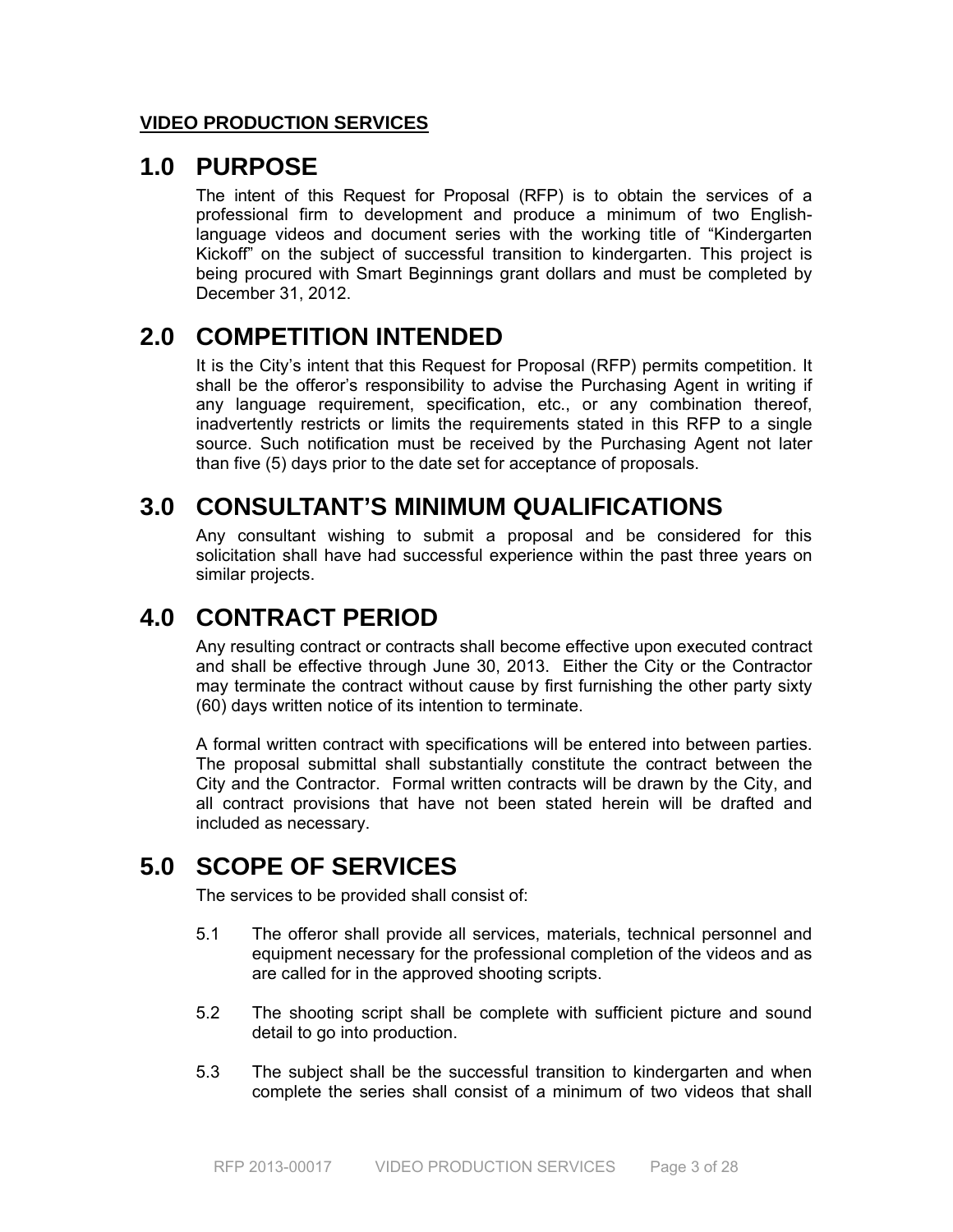run approximately 15 minutes to 20 minutes. They are to be videotaped in **XDCAM ES 1080p30** format.

- 5.4. The document disk shall contain electronic files related to kindergarten enrollment and will be supplied by the City of Suffolk.
- 5.3 The offeror shall provide the series in the following formats and quantities:
	- a. DVD Approval copies of Video 1, Video 2, and Document Disk (with DVD case labels and face labels)
	- b. DVD Master copies of Video 1, Video 2, and Document Disk (with DVD case labels and face labels)
	- c. Uncompressed high definition master files (XDCAM ES 1080p30 format) of Video 1 and Video 2
- 5.4 The City shall have the right to reproduce the series using the Master DVD's and labels, or the uncompressed Master Files. The City agrees to use only for its own educations and non-commercial purposes.
- 5.5 The City shall provide a liaison that shall have power to act for the City.
- 5.6 The offeror shall warrant that the completed productions shall be original and shall not violate or infringe on any copyright or patent.
- 5.7 The offeror shall have the right to include in the titles of this series the offeror's own name as author, the names of the chief production personnel and seals in accordance with all obligations to labor unions, trade associations and other organizations.
- 5.8 The City shall identify local students, families, teacher and other professionals as well as appropriate home education and professional setting in the Suffolk area to appear in the series with the offeror's input to schedule these individuals and locations for videotaping. The City shall assist the offeror with the management and direction of children, classrooms, and teachers during videotaping.
- 5.9 The offeror shall hire, rehearse, direct and promptly pay any professional performers including narrators who may appear in the series.
- 5.10 The first video of the series shall be on the subject of family readiness for kindergarten and the second video of the series shall be on the subject of what children should expect in kindergarten.
- 5.11 The offeror agrees to perform in accordance with the accepted quality standards of the non-theatrical film and video industry and with the quality standards of the offeror reputable work. The offeror agrees that the City of Suffolk shall be satisfied with the professional competence of the offeror.

#### 5.12 **Approvals and Schedules**

The offeror agrees to the work in a prompt and businesslike manner to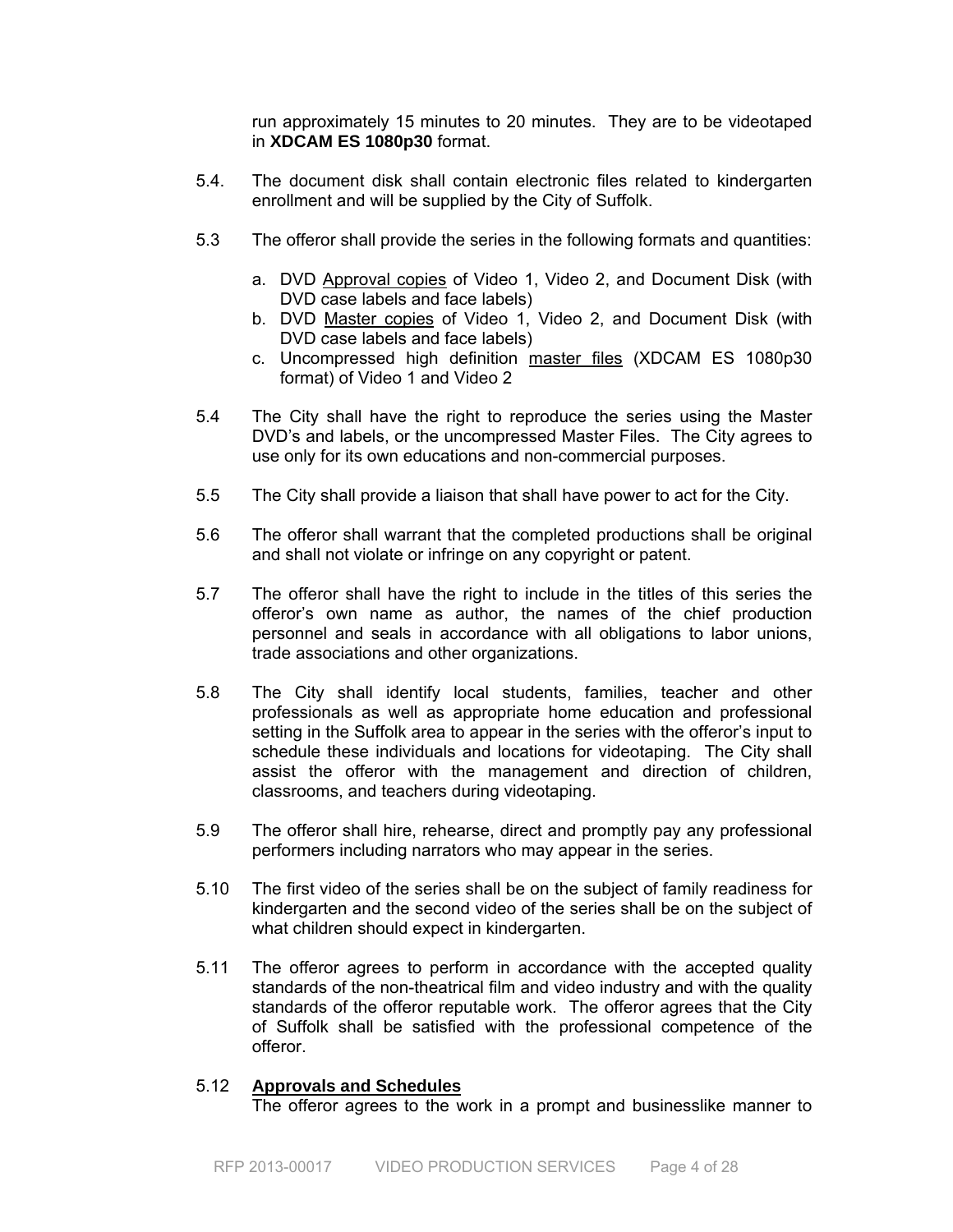complete this series in accordance with the following schedule:

| Script conference between parties<br>Shooting scripts<br>City's written comments/approvals<br>scripts | 3 weeks after contract execution<br>6 weeks after script conference<br>1 week after receipt of shooting |
|-------------------------------------------------------------------------------------------------------|---------------------------------------------------------------------------------------------------------|
| Principal filming or taping<br>Approval edits<br>recording                                            | 8 weeks after City's approval<br>8 weeks after completion of                                            |
| City's written comments/approvals<br>DVD and electronic masters<br>edits                              | 1 week after submission of edits<br>3 weeks after City's approval of                                    |

The City shall agree to correct and approve the offeror's work promptly upon submission and where corrections are required; the offeror shall be specific and constructive on a scene-by-scene basis so that corrections can be made promptly and professionally.

The City shall agree to approvals at the following stages:

 Delivery of shooting scripts Approval edits Video and Document masters

 If the City does not approve the offeror's work the City's may abandon this production while paying for any work that has been finished up to the point where the work became unsatisfactory.

# **6.0 INSTRUCTIONS FOR SUBMITTING PROPOSALS**

# 6.1 Submission of Proposals

 Read the entire solicitation before submitting a proposal. Failure to read any part of this RFP shall not relieve any offeror from his or her contractual obligations. Be sure proposal container is completely and properly identified. The face of the container shall indicate the RFP number, time and date of acceptance, and the title of the RFP. It is the responsibility of the Offeror to insure proposals are received by the Purchasing Division BEFORE the hour specified on the acceptance date. Proposals may either be mailed to: P.O. Box 1858, Suffolk, Virginia 23439 or hand delivered to 441 Market Street, Room 105, Suffolk, Virginia 23434.

#### 6.2 Questions and Inquiries

 Questions and inquiries, both verbal and written, will be accepted from any and all firms. Inquires pertaining to Request for Proposals must give RFP number, title and acceptance date. Material questions will be answered in writing and will be distributed to all firms who receive the RFP provided, that all questions are received five (5) days prior to opening date.

 The Buyer I, Ivy Crawford, is the designated authorized spokesperson for the City of Suffolk with respect to this RFP. Accordingly all questions and/or comments should be directed to the Buyer's attention. The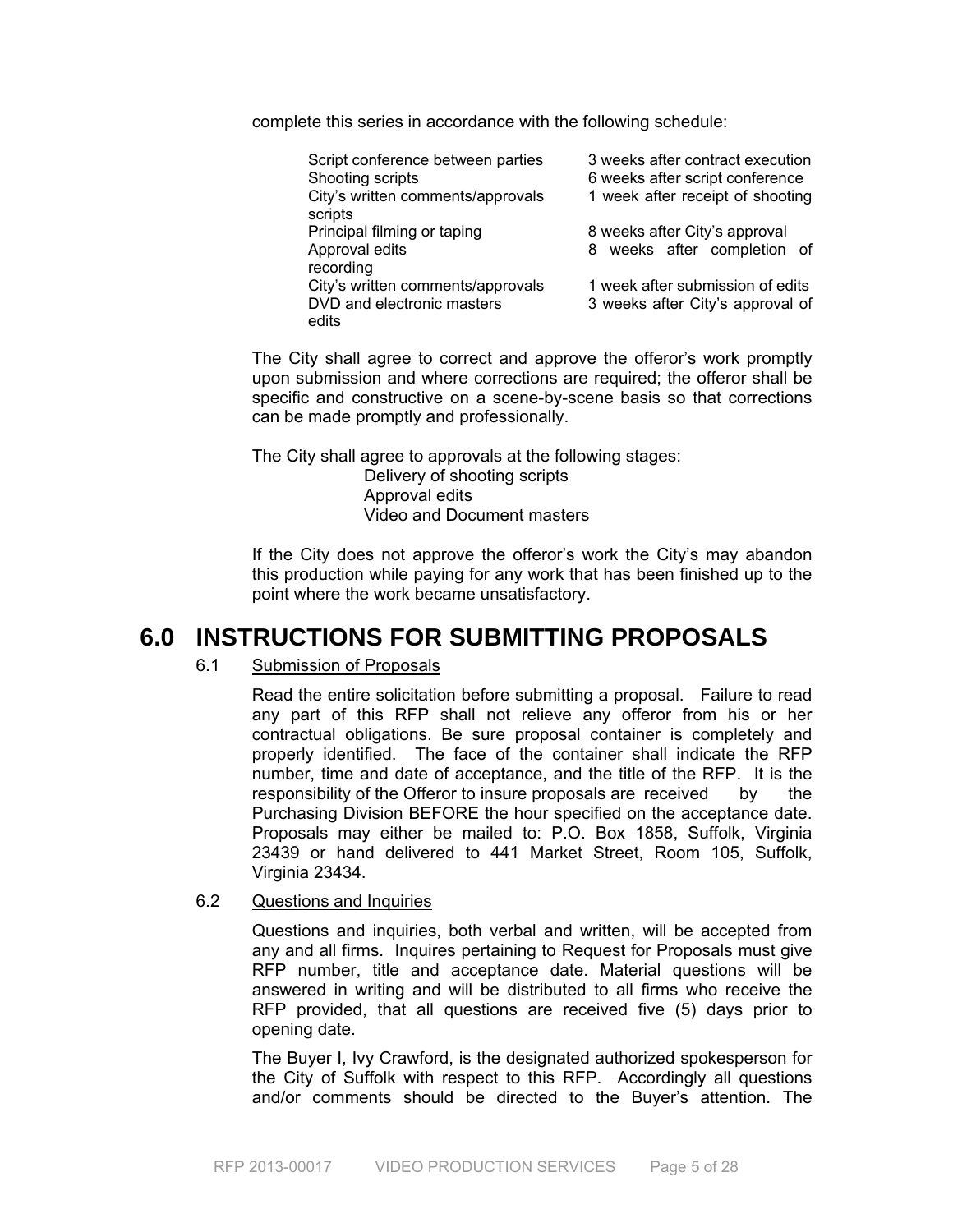respondents to this RFP shall not contact, either directly or indirectly, any other employee or agent of the City regarding this RFP. This prohibition shall also extend to the Suffolk City Council and other elected City officials. Any such unauthorized contact may disqualify the offeror from the procurement.

# 6.3 Addendum and Supplement to Request

 If it becomes necessary to revise any part of this request or if additional data are necessary to enable an exact interpretation of provisions of this request, an addendum will be issued. It is the responsibility of the offeror to ensure that he has received all addendums prior to submitting a proposal. All addenda can be downloaded from www.suffolkva.us.

- 6.4 Firm Pricing for City Acceptance Proposal pricing must be firm for City acceptance for 120 days from proposal receipt date.
- 6.5 Proprietary Information

 Trade secrets or proprietary information submitted by an offeror in connection with this solicitation shall not be subject to disclosure under the Virginia Freedom of Information Act; however, the offeror must invoke the protections of this section prior to or upon submission of the data or other materials, and must clearly identify the data or other materials to be protected and state the reasons why protection is necessary. Offerors shall not mark sections of their proposal as proprietary if they are to be part of the award of the contract and are of a "Material" nature. Any propriety information must be listed on the attached "Proprietary/confidential Information Identification" form and submitted with the proposal.

### 6.6 Authority to Bind Firm in Contract

 Proposals MUST give full firm name and address of offeror. Failure to manually sign proposal may disqualify it. Person signing proposal should show TITLE or AUTHORITY TO BIND HIS FIRM IN A CONTRACT. Firm name and authorized signature must appear on proposal in the space provided on the pricing page.

### 6.7 Preparation and Submission of Proposals

- a. All proposals shall be signed in ink by the individual or authorized principals of the firm.
- b. All attachments to the Request for Proposal requiring executing by the firm are to be returned with the proposals.
- c. Proposals are to be returned in a sealed container. The face of the container shall indicate the RFP number, time and date of public acceptance, and the title of the proposal.
- d. It is the Offeror's responsibility that the proposals are received by the Purchasing Division BEFORE the hour specified on the opening date. Requests for extensions of this time and date will not be granted. Firms mailing their proposals shall allow for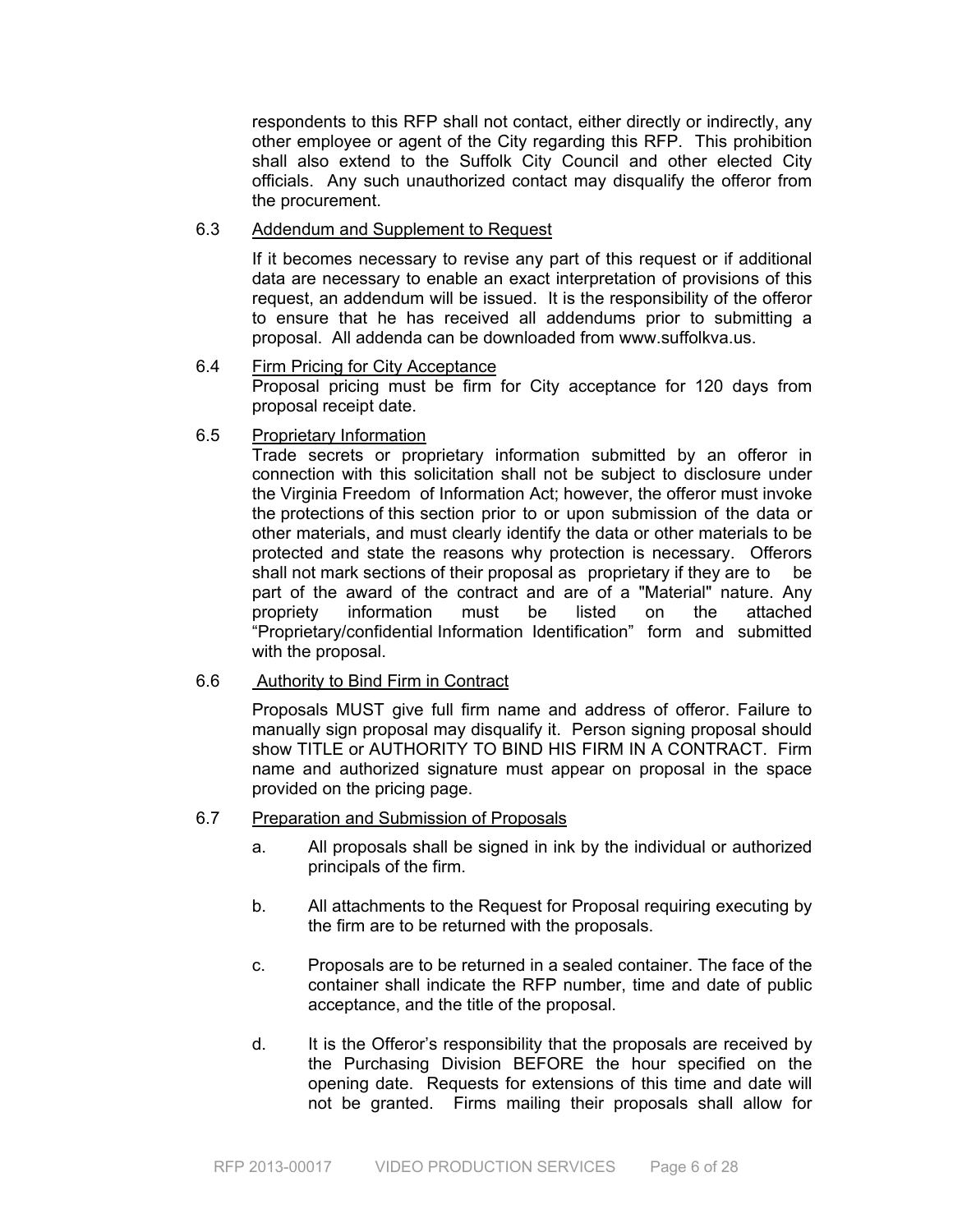normal mail time to ensure receipt of their proposals by the Purchasing Division prior to the time and date fixed for acceptance of the proposals. Proposals or unsolicited amendments to proposals received by the City after the acceptance date will not be considered. Proposals will be publicly accepted and logged in at the time and date specified above.

e. Each firm shall submit one (1) original and three (3) copies of their proposal (including price proposal) to the City's Purchasing Division as indicated on the cover sheet of this Request for Proposal. The original proposal shall be clearly marked.

### 6.8 Withdrawal of Proposals

- a. All proposals submitted shall be valid for a minimum period of one hundred twenty (120) calendar days following the date established for acceptance.
- b. Proposals may be withdrawn on written request from the offeror at the address shown in the solicitation prior to the time of acceptance.
- c. Negligence on the part of the offeror in preparing the proposal confers no right of withdrawal after the time fixed for the acceptance of the proposals.

# 6.9 Registering of Corporation

 Any corporation transacting business in Virginia shall secure a certificate of authority, as required by Section 13.1-757 of the Code of Virginia, from the State Corporation Commission (SCC), PO Box 1197, Richmond, VA. The SCC may be reached at (804) 371-9733.

# 6.10 Late Proposals

LATE proposals will be returned to offeror UNOPENED, if RFP number, acceptance date and offeror's return address is shown on the container. It is the offeror's responsibility to insure arrival prior to the acceptance time for the RFP.

# 6.11 Rights of the City

 The City reserves the right to accept or reject all or any part of any proposal, waive informalities and award the contract to best serve the interest of the City.

### 6.12 Deviations from Scope of Services

If there is any deviation from that prescribed in the scope of services, the appropriate line in the scope of services shall be ruled out and the substitution clearly indicated. The City reserves the right to determine the responsiveness of any deviation.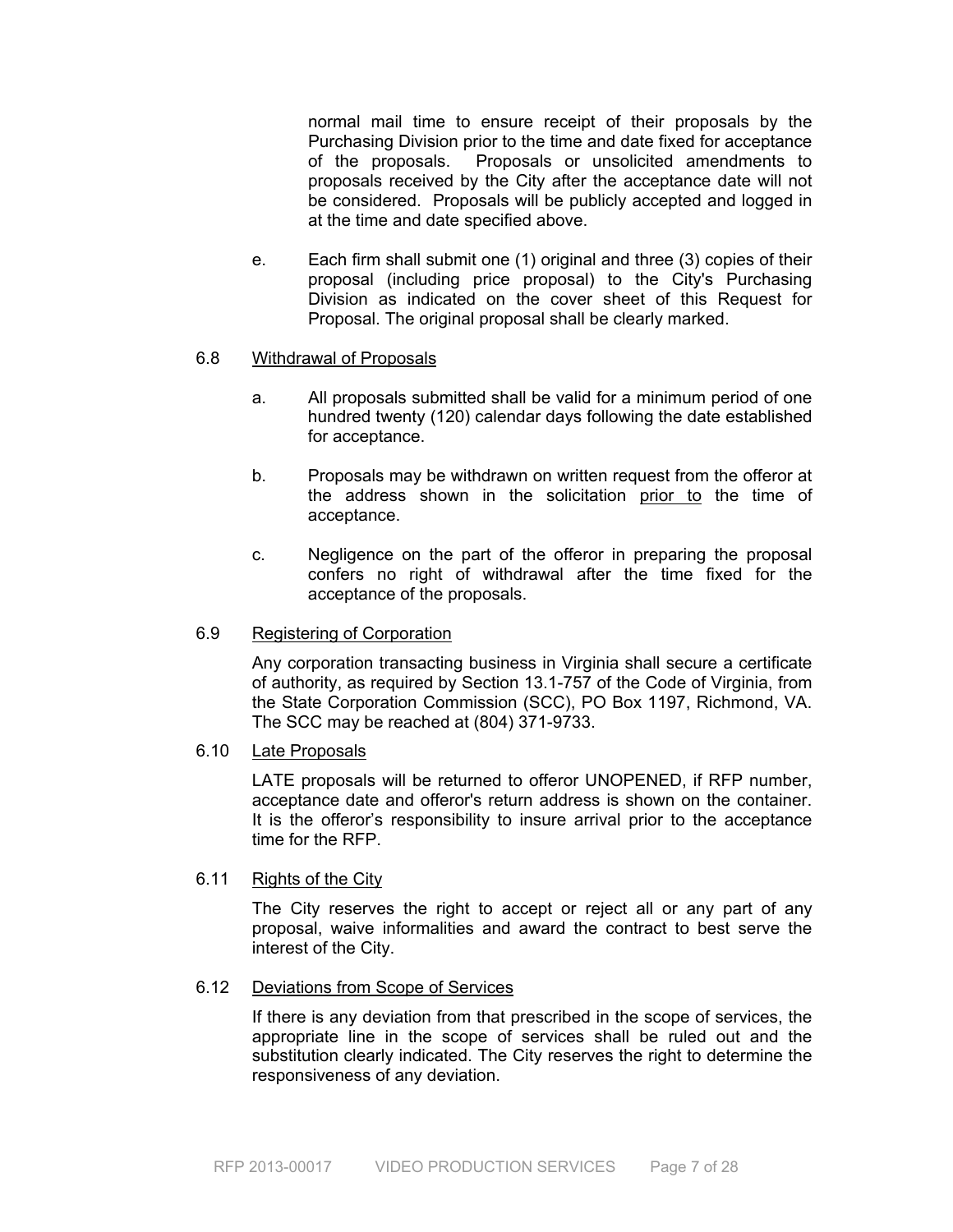# 6.13 Miscellaneous Requirements

- a. The City will not be responsible for any expenses incurred by a firm in preparing and submitting a proposal. All proposals shall provide a straightforward, concise delineation of the firm's capabilities to satisfy the requirements of this request. Emphasis should be on completeness and clarity of content.
- b. Offerors who submit a proposal in response to this RFP may be required to make an oral presentation of their proposal. The Purchasing Division will schedule the time and location for this presentation.
- c. The contents of the proposal submitted by the successful offeror and this RFP will become part of any contract awarded as a result of the Scope of Services contained herein. The successful firm will be expected to sign a contract with the City.

 The City reserves the right to reject any and all proposals received by reason of this request, or to negotiate separately in any manner necessary to serve the best interests of the City.

# 6.14 Announcement of Award

 A Notice of Award will be posted on the City's web site www.suffolkva.us and on the bulletin board located outside the Purchasing Division, Room 105, 441 Market Street, Suffolk, Virginia.

# 6.15 Protest

 Offerors may refer to Sections 2.2-4357 through 2.2-4364 of the Code of Virginia to determine their remedies concerning this competitive process.

# 6.16 Inclement Weather/Closure Of City Hall

 If City Hall is closed for business at the time scheduled for bid opening, for whatever reason, sealed bids will be accepted and opened on the next scheduled business day, at the originally scheduled time.

# 6.17 Use of Contract by Other Public Bodies

 Offerors are advised that the resultant contract may be extended, with the authorization of the Offeror, to other public bodies, or public agencies or institutions of the United States to permit their use of the contract at the same prices and/or discounts and terms and conditions of the resulting contract. If any other public body decides to use the final contract, the Contractor shall deal directly with the public body concerning the placement of orders, issuance of the purchase orders, contractual disputes, invoicing and payment. The City of Suffolk acts only as the "Contracting Agent" for these public bodies. Failure to extend a contract to a public body will have no effect on consideration of your bid.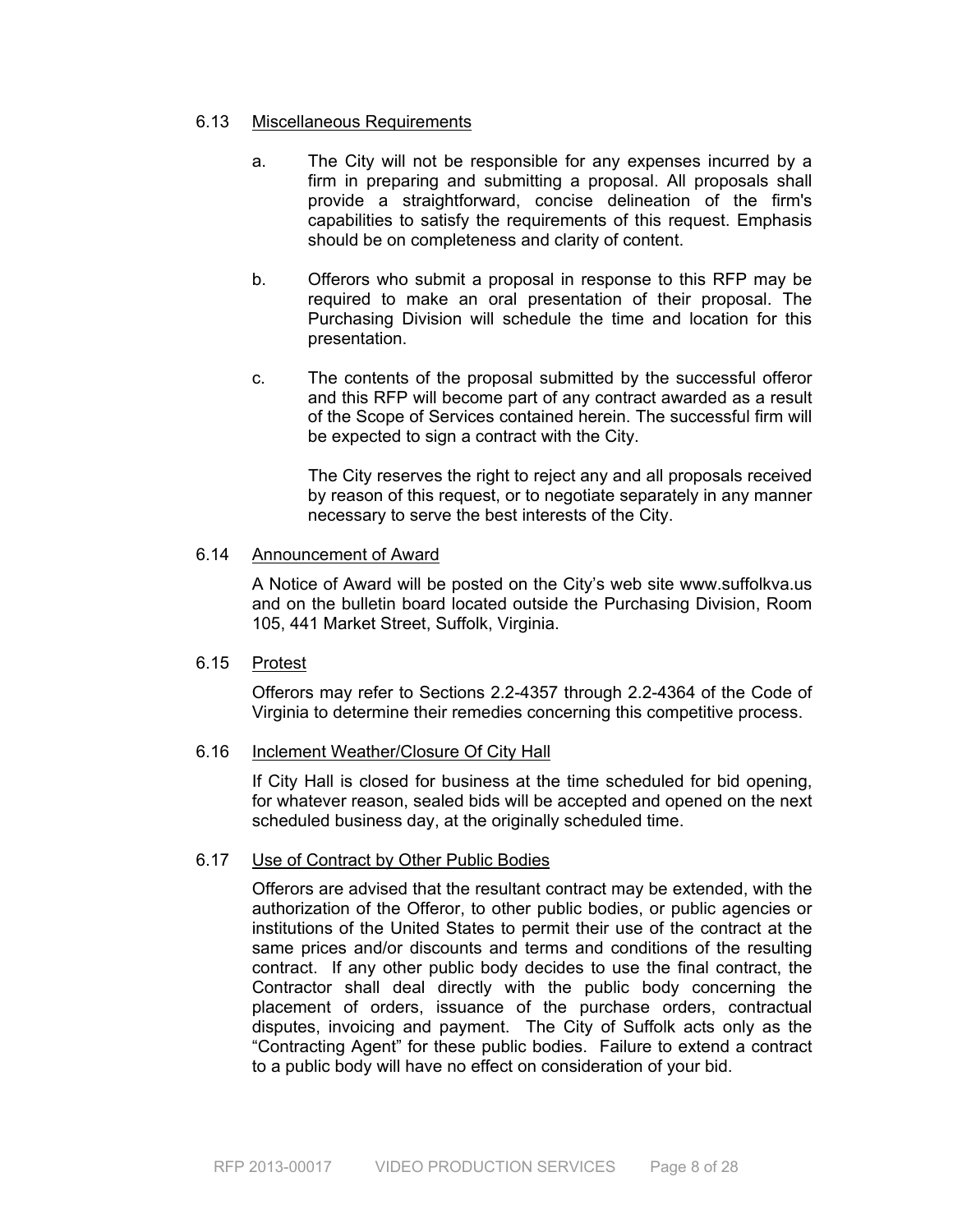It is the Contractor's responsibility to notify the public body(s) of the availability of the contract(s).

 Other public bodies desiring to use the contract shall make their own legal determination as to whether the use of this contract is consistent with their laws, regulations and other policies.

 Each public body has the option of executing a separate contract with the Contractor(s). Public bodies may add terms and conditions required by statue, ordinances, and regulations, to the extent that they do not conflict with the contract terms and conditions. If, when preparing such a contract, the general terms and conditions of a public body are unacceptable to the Contractor, the Contractor may withdraw its extension of the award to that public body.

 The City of Suffolk shall not be held liable for any costs or damages incurred by another public body as a result of any award extended to that public body by the Contractor.

# **7.0 SPECIFIC PROPOSAL REQUIREMENTS**

Proposals should be as thorough and detailed as necessary to allow the City of Suffolk to properly evaluate the offeror's capabilities to provide the required services. Offerors are required to submit the following items in the format provided as a complete proposal:

### 7.1 Signature Sheet and Cover Letter

 The offeror shall complete and submit the Signature Sheet (included in the proposal) and submit it with a brief cover letter. The cover letter should summarize key elements of the proposal. An individual authorized to bind the Contractor must sign the letter and Signature Sheet, as well. The letter must stipulate that the proposal price(s) will be valid for a period of at least 120 days. Indicate the address, email address and telephone number of the Contractor's office.

### 7.2 Scope of Services

 This section of the proposal should include a general discussion of the Contractor's understanding of the "overall" project and a summary of the products and services being proposed.

Offerors must provide the following information about the Contractor and any company that is proposing partnering or sub-contracting with or fulfilling this contract so that the City can evaluate the Contractor's stability and ability to support the commitments set forth in response to this Request for Proposal.

 The City, at its option, may require the Contractor to furnish additional information or clarification.

a. State your organization's ability to complete the work within the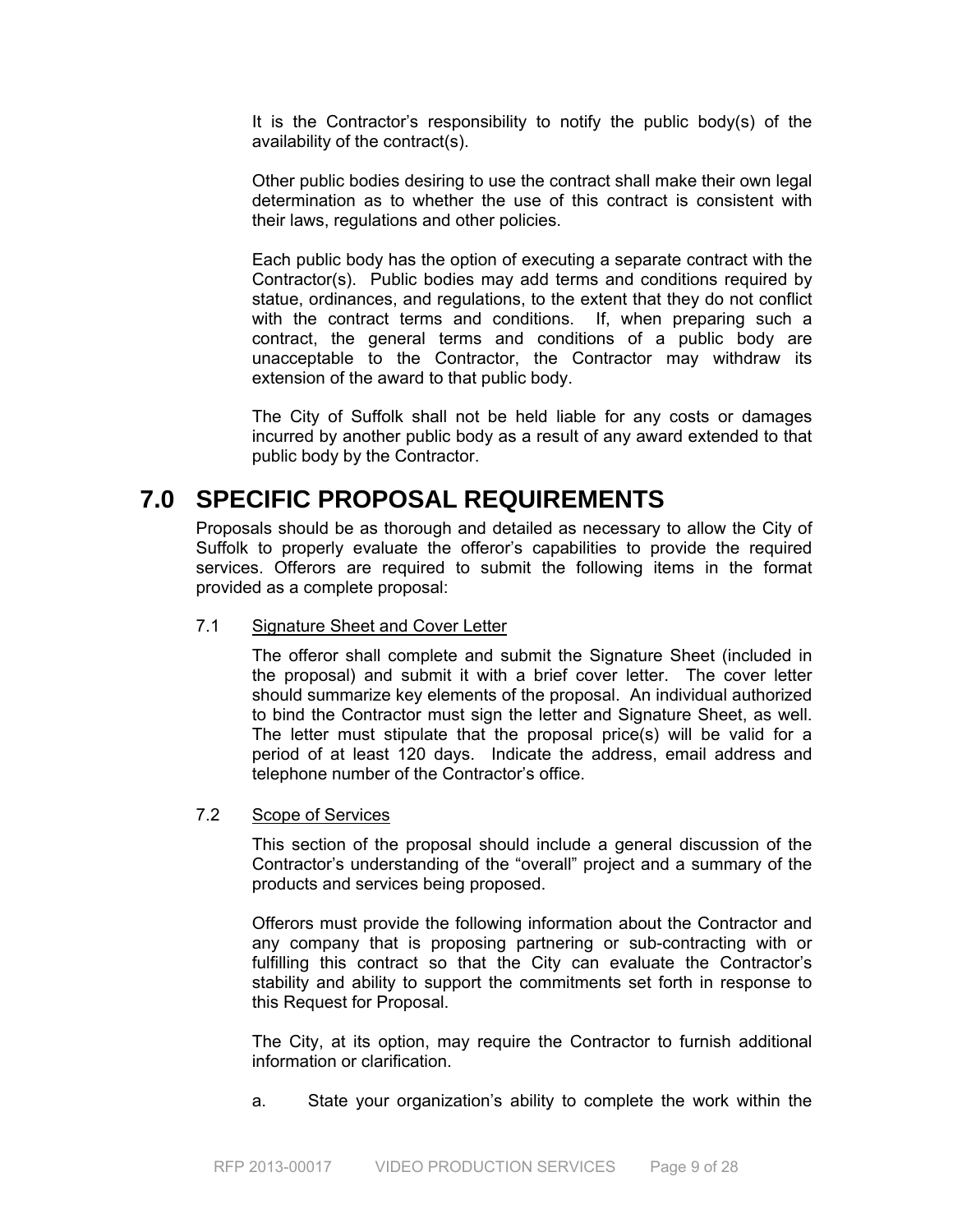time stipulated. If you are unable to meet the deadlines, please indicate the specific reasons that the deadlines cannot be met.

- b. Describe in concise terms the methodology you will use to complete the requirements described in the RFP.
- c. Describe any other services you will provide for the fee submitted to either ensure successful completion of this project and/or to enhance the efficiency and quality of this project.
- d. Describe your organization's quality control/assurance program as it relates to this project.

# 7.3 Company Statement of Qualifications

 Provide a brief background including years in business and office location. Provide an organizational charter, including all staff located at the office location provided with this proposal. Please list by classification (e.g. equipment operator, arborist, laborer, office employee, supervisor, manager, etc.)

# 7.4 Resume of Responsible Individuals

Provide a resume for each individual assigned to this project as a manager and or supervisor that includes a minimum of the following:

- a. Name
- b. Role in project
- c. Years with this firm
- d. Any previous similar experience, including other firms and years of service

# 7.5 Client References

 List your firms' experience with similar type projects during the last five (5) years. Work with state and/or local governments is preferred. Provide client's name, contact person, phone and/or email address along with project description and project date.

#### 7.6 Fee Proposal

Provide your cost to provide the services required by this RFP.

### 7.7 Exceptions to the RFP

All requested information in this RFP must be supplied. Contractors may take exception to certain requirements in the RFP. All exceptions shall be clearly identified on the "Exceptions to RFP" sheet located on Page 24.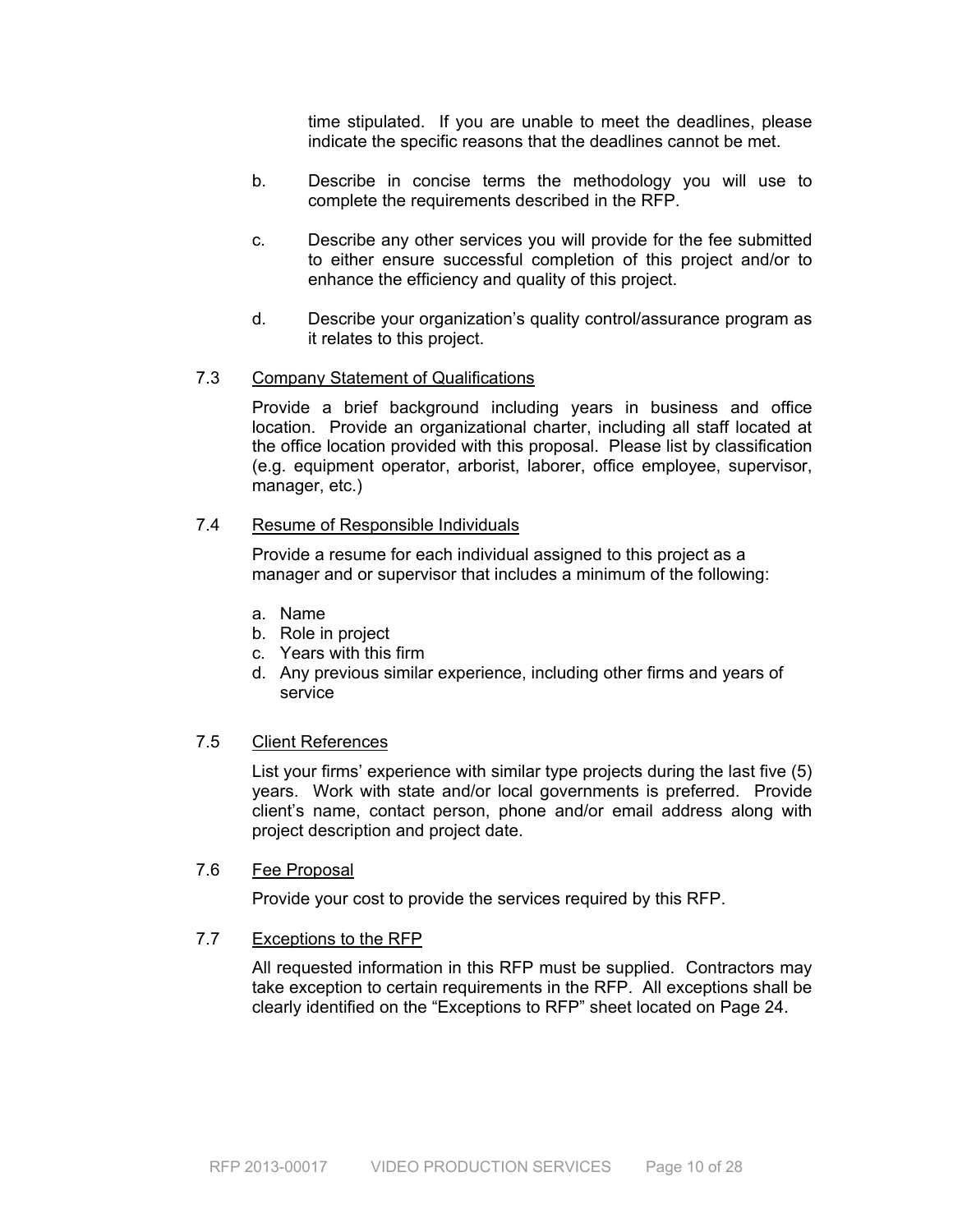# **8.0 EVALUATION AND AWARD CRITERIA**

The City's Evaluation Committee shall review each proposal and verify the claims and credentials of each Offeror. Two (2) or more Offerors deemed to be fully qualified and best suited among those submitting proposals may be selected for interview based on the criteria listed below:

- Management skills and technical expertise.
- Credentials of project team.
- Understanding of the tasks and requirements.
- Capability for timely response.
- Fee range for proposed work plan.
- Overall quality and completeness of proposal.

Negotiations shall then be conducted with each of the offerors so selected. Price shall be considered, but need not be the sole determining factor. After negotiations have been conducted with each offeror, the City shall select the offeror which, in its opinion, has made the best proposal, and will award the contract to that offeror. Should the City determine, in its sole discretion, that one offeror is qualified, or that one offeror is clearly more highly qualified than the other under consideration, a contract may be negotiated and awarded to that offeror. The City of Suffolk is not required to furnish a statement of the reason(s) why a proposal was not deemed to be the most advantageous.

The successful firm will be expected to sign a contract with the City of Suffolk. The successful firm shall execute and return the contract documents to the City within ten (10) days of receipt. The City reserves the right to include additional terms and provisions, as negotiated.

# **9.0 CONTRACT TERMS AND CONDITIONS**

# 9.1 Procedures

The extent and character of the services to be performed by the firm shall be subject to the general control and approval of the Project Manager or his authorized representative(s). The firm shall not comply with requests and/or orders issued by other than the Project Manager or his authorized representative(s) acting within their authority for the City. Any change to the contract must be approved in writing by the Purchasing Agent and the Contractor.

# 9.2 Insurance

The successful offeror shall procure, maintain, and provide proof of, insurance coverage for injuries to persons and/or property damage as may arise from or in conjunction with, the work performed on behalf of the City by the offeror, his agents, representatives, employees or subcontractors. Proof of coverage as contained herein shall consist of all policies, endorsements, declaration pages and certificates of insurance and shall be submitted fifteen (15) days prior to the commencement of work and such coverage shall be maintained by the offeror for the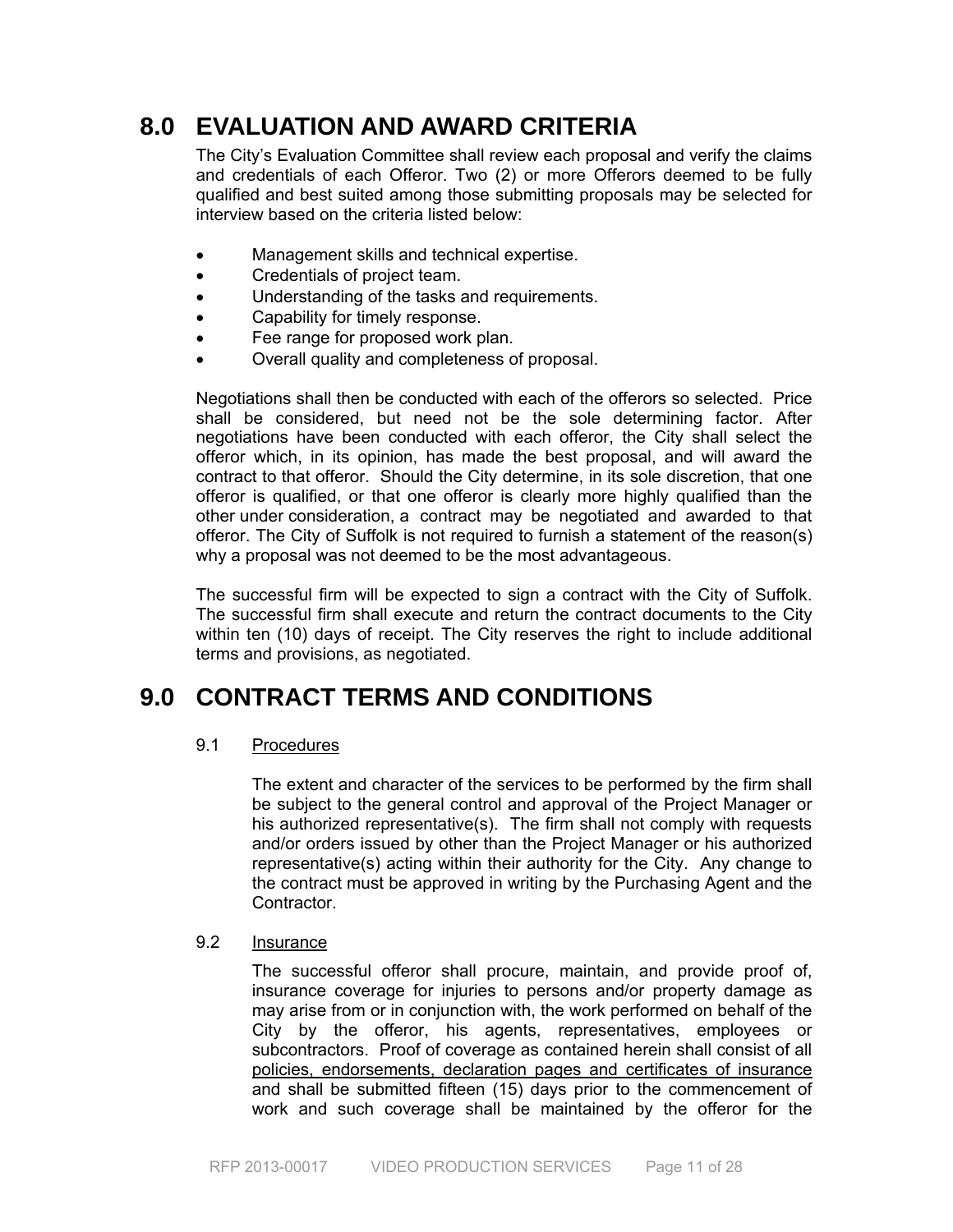duration of the contract period; for occurrence policies. Claims made policies must be in force or that coverage purchased for three (3) years after contract completion date.

a. General Liability:

 Coverage shall be as broad as: Comprehensive General Liability endorsed to include Broad Form, Commercial General Liability form including Products/Completed Operations.

Minimum Limits

General Liability:

\$1,000,000 General Aggregate Limit

\$1,000,000 Products & Completed Operations

- \$1,000,000 Personal and Advertising Injury
- \$1,000,000 Each Occurrence Limit
- \$ 50,000 Fire Damage Limit<br>\$ 5,000 Medical Expense L
- \$ 5,000 Medical Expense Limit
- b. Automobile Liability:

 Coverage sufficient to cover all vehicles owned, used, or hired by the offeror, his agents, representatives, employees or subcontractors. Minimum Limits Automobile Liability: \$1,000,000 Combined Single Limit \$1,000,000 Each Occurrence Limit

\$ 5,000 Medical Expense Limit

- c. Workers' Compensation: Limits as required by the Workers' Compensation Act of Virginia. Employers Liability, \$1,000,000.
- d. Coverage Provisions
	- 1. All deductibles or self-insured retention shall appear on the declaration pages, endorsements, and/or policies provided.
	- 2. The City of Suffolk, its officers/officials, employees, agents and volunteers shall be added as "additional insured" as their interests may appear. A copy of all endorsements, declaration pages and policies that address additional insured shall be provided. This provision does not apply to Professional Liability or Workers' Compensation/Employers' Liability.
	- 3. The offeror's insurance shall be primary over any applicable insurance or self-insurance maintained by the City.
	- 4. Shall provide 30 days written notice to the City before any cancellation, suspension, or void of coverage in whole or part, where such provision is reasonable.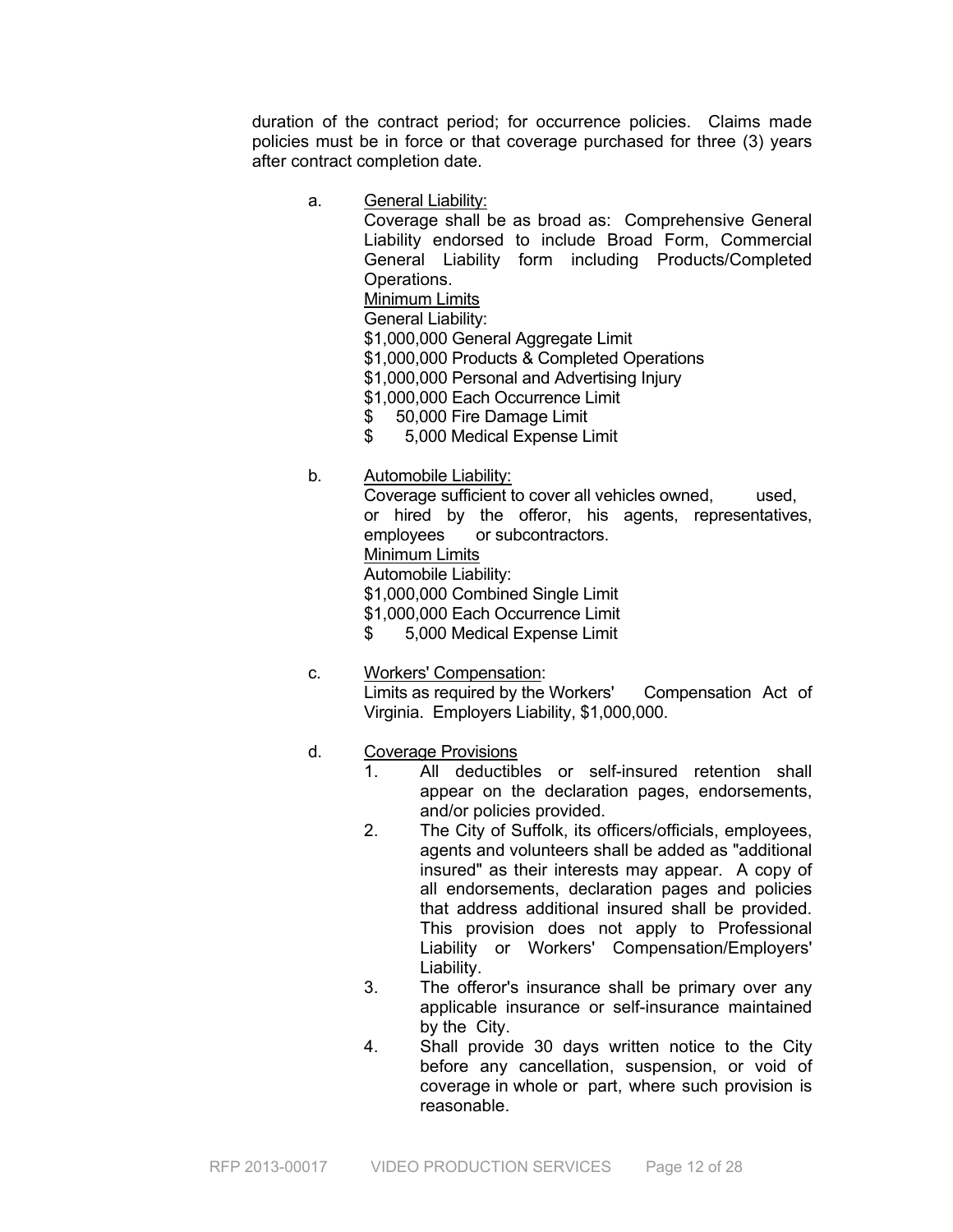- 5. All coverages for subcontractors of the offeror shall be subject to all of the requirements stated herein.
- 6. All deductibles or self-insured retention shall appear on the declaration page(s), endorsement(s) and/or policies and shall be subject to approval by the City.At the option of the City, either; the insurer shall reduce or eliminate such deductible or self-insured retention; or the offeror shall be required to procure a bond guaranteeing payment of losses and related claims expenses.
- 7. Failure to comply with any reporting provisions of the policy(s) shall not affect coverage provided the City, its' officers/officials, agents, employees and volunteers.
- 8. The insurer shall agree to waive all rights of subrogation against the City, its' officers/officials, agents, employees or volunteers for any act, omission or condition of premises which the parties may be held liable by reason of negligence.
- 9. The offeror shall furnish the City with all certificates of insurance, endorsements, declaration pages, and policies affecting coverage. All documents are to be signed by a person authorized by the insurance company(s) to bind coverage on its' behalf, if executed by a broker, notarized copy of authorization to bind, or certify coverage must be attached.
- 10. All insurance shall be placed with insurers maintaining an A.M. Best rating of no less than an A: VII. If A.M. Best rating is less than A: VII, approval must be received from City's Risk Management Manager.

All coverages designated herein shall be as broad as the Insurance Services Office (ISO) forms filed for use with the Commonwealth of Virginia.

# 9.3 Notice of Required Disability Legislation Compliance

City of Suffolk government is required to comply with state and federal disability legislation: The Rehabilitation Act of 1993 Section 504, The Americans with Disabilities Act (ADA) for 1990 Title II and The Virginians with Disabilities Act of 1990.

Specifically, City of Suffolk, may not, through its contractual and/or financial arrangements, directly or indirectly avoid compliance with Title II of the Americans with Disabilities Act, Public Law 101-336, which prohibits discrimination by public entities on the basis of disability. Subtitle A protects qualified individuals with disability from discrimination on the basis of disability in the services, programs, or activities of all State and local governments. It extends the prohibition of discrimination in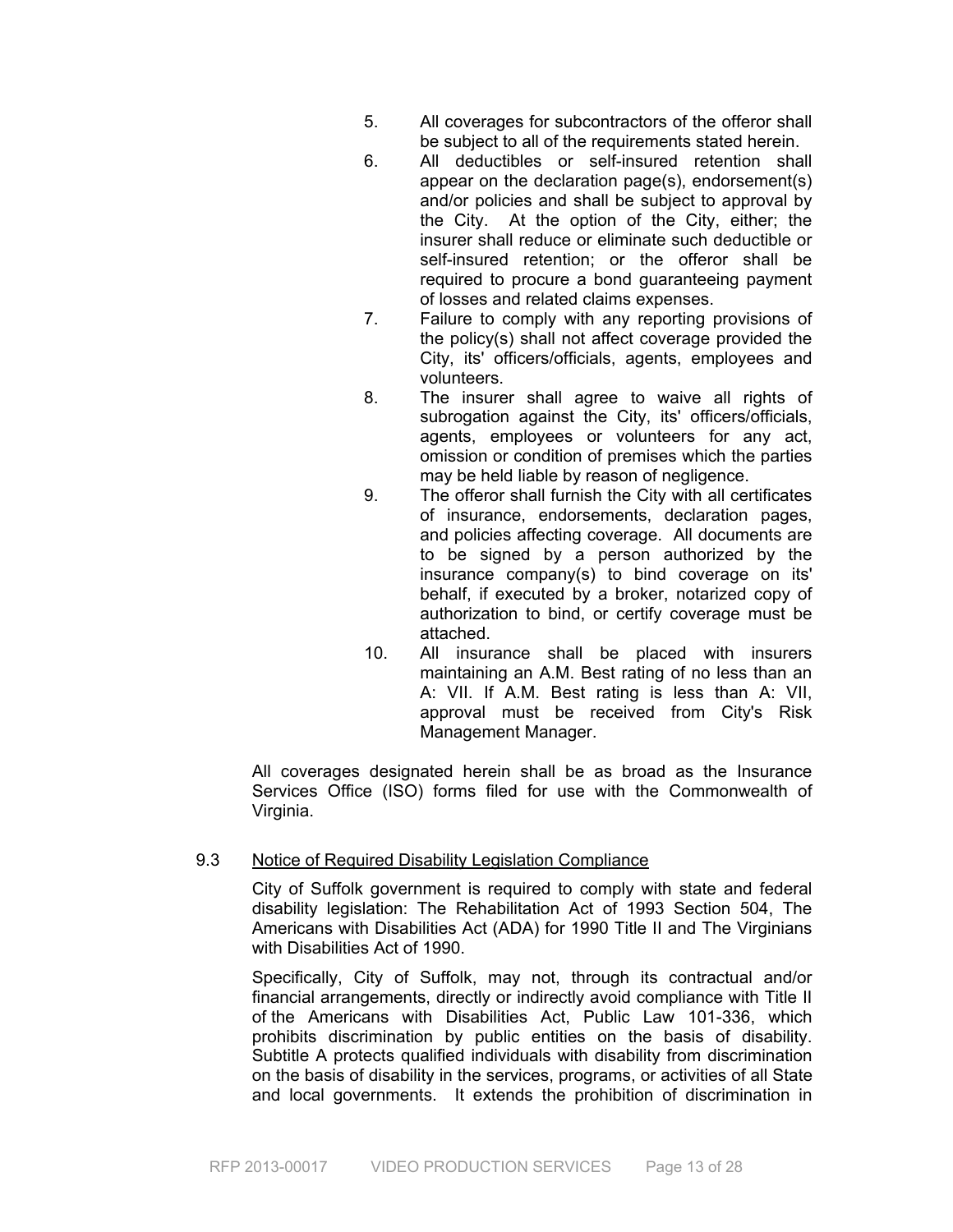federally assisted programs established by the Rehabilitation Act of 1973 Section 504 to all activities of State and local governments, including those that do not receive Federal financial assistance, and incorporates specific prohibitions of discrimination on the basis of disability in Titles I, III, and V of the Americans with Disabilities Act. The Virginians with Disabilities Act of 1990 follows the Rehabilitation Act of 1973 Section 504.

9.4 Anti-Discrimination

By submitting their bids, bidders certify to the City that they will conform to the provisions of the Federal Civil Rights Act of 1964, as amended, as well as the Virginia Fair Employment Contracting Act of 1975, as amended, where applicable, the Virginians with Disabilities Act, the Americans with Disabilities Act and 2.2-4311 of the Virginia Public Procurement Act (VPPA). If the award is made to a faith-based organization, the organization shall not discriminate against any recipient of goods, services, or disbursements made pursuant to the contract on the basis of the recipient's religion, religious belief, refusal to participate in a religious practice, or on the basis of race, age, color, gender or national origin and shall be subject to the same rules as other organizations that contract with public bodies to account for the use of the funds provided; however, if the faith-based organization segregates public funds into separate accounts, only the accounts and programs funded with public funds shall be subject to audit by the public body. (Code of Virginia 2.2.4343.1E).

In every contract over \$10,000 shall include the following provisions:

- 1. During the performance of this contract, the contractor agrees as follows:
	- a. The contractor will not discriminate against any employee or applicant for employment because of race, religion, color, sex, national origin, age, disability, service disabled veterans or any other basis prohibited by state law relating to discrimination in employment, except where there is a bona fide occupational qualification reasonably necessary to the normal operation of the contractor. The contractor agrees to post in conspicuous places, available to employees and applicants for employment, notices setting forth the provisions of this nondiscrimination clause.
	- b. The contractor, in all solicitations or advertisements for employees placed by or on behalf of the contractor, will state that such contractor is an equal opportunity employer.
	- c. Notices, advertisements and solicitations placed in accordance with federal law, rule or regulation shall be deemed sufficient for the purpose of meeting these requirements.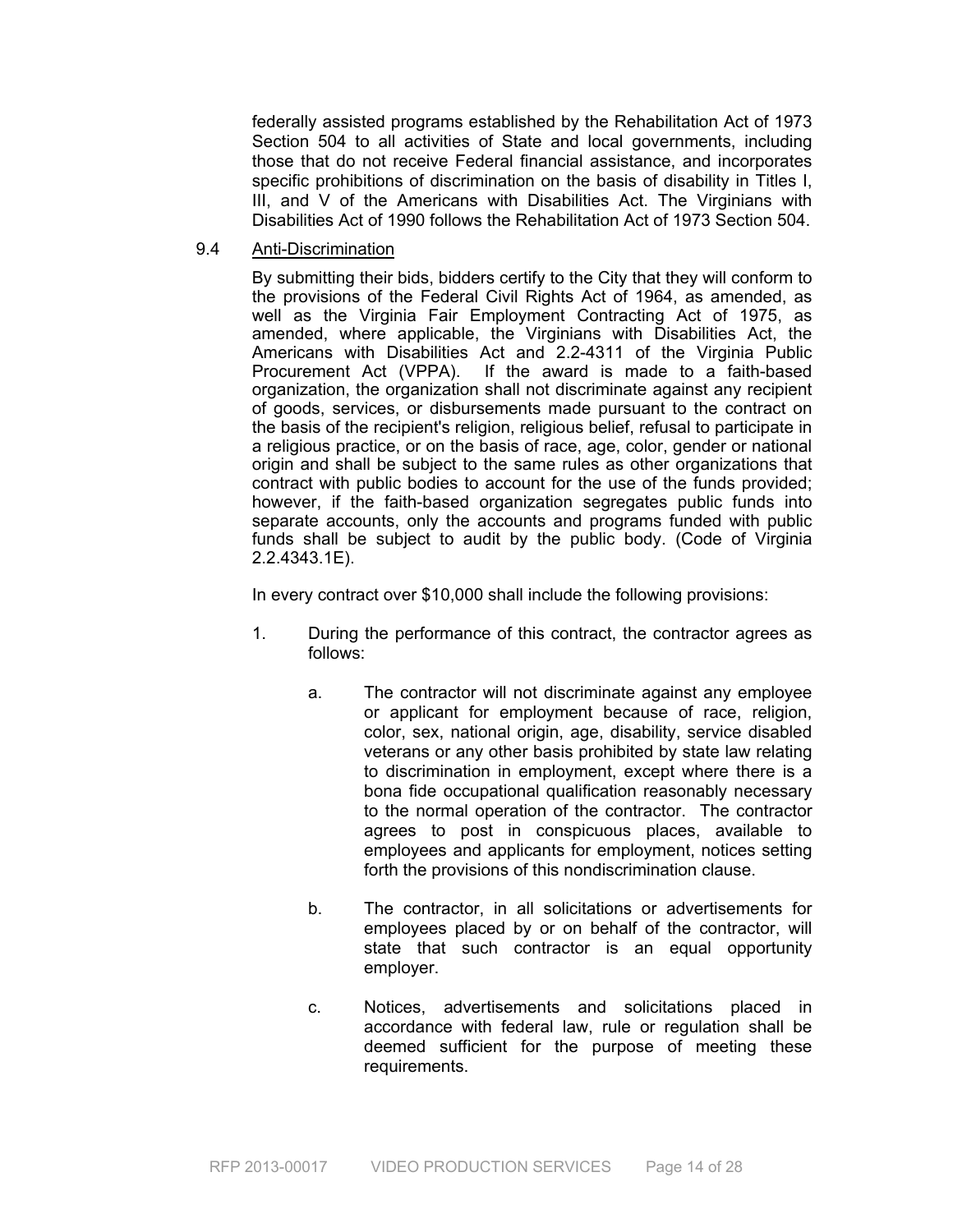2. The contractor will include the provisions of No. 1 above in every subcontract or purchase order over \$10,000, so that the provisions will be binding upon each subcontractor or vendor.

# 9.5 Ethics in Public Contracting

The provisions contained in Sections 2.2-4367 through 2.2-4377 of the Virginia Public Procurement Act as set forth in the 1950 Code of Virginia, as amended, shall be applicable to all contracts solicited or entered into by this City.

A copy of these provisions may be obtained from the Purchasing Agent upon request. The provisions of this article supplement, but do not supersede, other provisions of law including, but not limited to, the Virginia Conflict of Interest Act (§2.1-348 et. seq.), the Virginia Governmental Frauds Act (§18.2-498.1 et. seq.) and Articles 2 and 3 of Chapter 10 of Title 18.2. The provisions apply notwithstanding the fact that the conduct described may not constitute a violation of the Virginia Conflict of Interests Act.

# 9.6 Compliance with Federal Immigration Law

Contractor does not, and shall not during the performance of the contract for goods and services in the Commonwealth of Virginia, knowingly employ an unauthorized alien as defined in the Federal Immigration Reform and Control Act of 1986.

# 9.7 Debarment Status

By submitting a bid, bidders certify that they are not currently debarred by the Commonwealth of Virginia from submitting bids or proposals on contracts for the type of goods and/or services covered by this solicitation, nor are they an agent of any person or entity that is currently so debarred.

# 9.8 Antitrust

By entering into a contract, the contractor conveys, sells, assigns, and transfers to the City of Suffolk all rights, title and interest in and to all causes of action it may now have or hereafter acquire under the antitrust laws of the United States and the Commonwealth of Virginia, relating to the particular goods or services purchased or acquired by the City of Suffolk under said contract.

# 9.9 Drug-free Workplace

During the performance of this contract, the contractor agrees to (i) provide a drug-free workplace for the contractor's employees; (ii) post in conspicuous places, available to employees and applicants for employment, a statement notifying employees that the unlawful manufacture, sale, distribution, dispensation, possession, or use of a controlled substance or marijuana is prohibited in the contractor's workplace and specifying the actions that will be taken against employees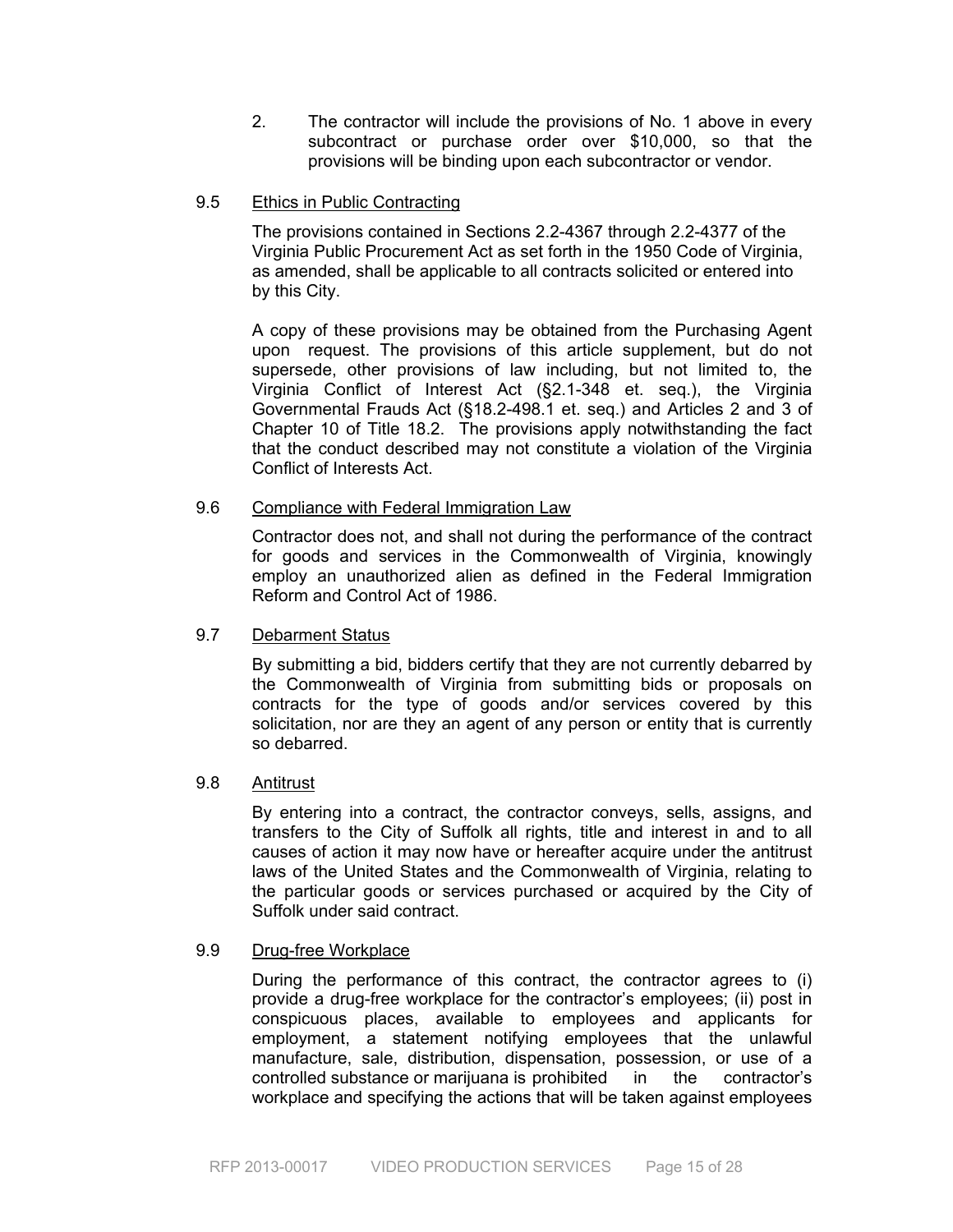for violations of such prohibition; (iii) state in all solicitations or advertisements for employees placed by or behalf of the contractor that the contractor maintains a drug-free workplace; and (iv) include the provisions of the foregoing clauses in every subcontract or purchase order of over \$10,000, so that the provisions will be binding upon each subcontractor or vendor.

For the purpose of this section, "drug-free workplace" means a site for the performance of work done in connection with a specific contract awarded to a contractor in accordance with this chapter, the employees of whom are prohibited from engaging in the unlawful manufacture, sale, distribution, dispensation, possession, or use of a controlled substance or marijuana during the performance of the contract.

### 9.10 Exemption from Taxes

 The City is exempt from State Sales Tax and Federal Excise Tax. Tax Exemption Certificates indicating the City's tax exempt status will be furnished by City of Suffolk upon request.

### 9.11 Faith-Based Organizations

City of Suffolk does not discriminate against faith-based organizations.

#### 9.12 Modifications

There may be no modification of this contract except in writing executed by the authorized representative of the City and Contractor.

# 9.13 Invoicing and Payment

 The firm shall submit invoices on a frequency to be determined, as agreed upon by the City, for each payment requested. Such statement shall also include a detailed breakdown of all charges.

All such invoices will be paid promptly unless any items thereon are questioned, in which event payment will be withheld pending verification of the amount claimed and the validity of the claim. The firm shall provide complete cooperation during any such investigation. All invoices shall be forwarded to the following address:

 City of Suffolk, Virginia Early Childhood Development – Social Services P.O. Box 1818 Suffolk, Virginia 23439

Upon acceptance of work, the City will render payment within forty-five (45) days of receipt of invoice. Interest shall accrue at the rate of one percent per month. Unless otherwise provided under the terms of this CONTRACT, interest for late payments shall not exceed one percent (1%) per month.

 Individual contractors shall provide their social security numbers, and proprietorships, partnerships, and corporations shall provide their federal employer identification number on the pricing form.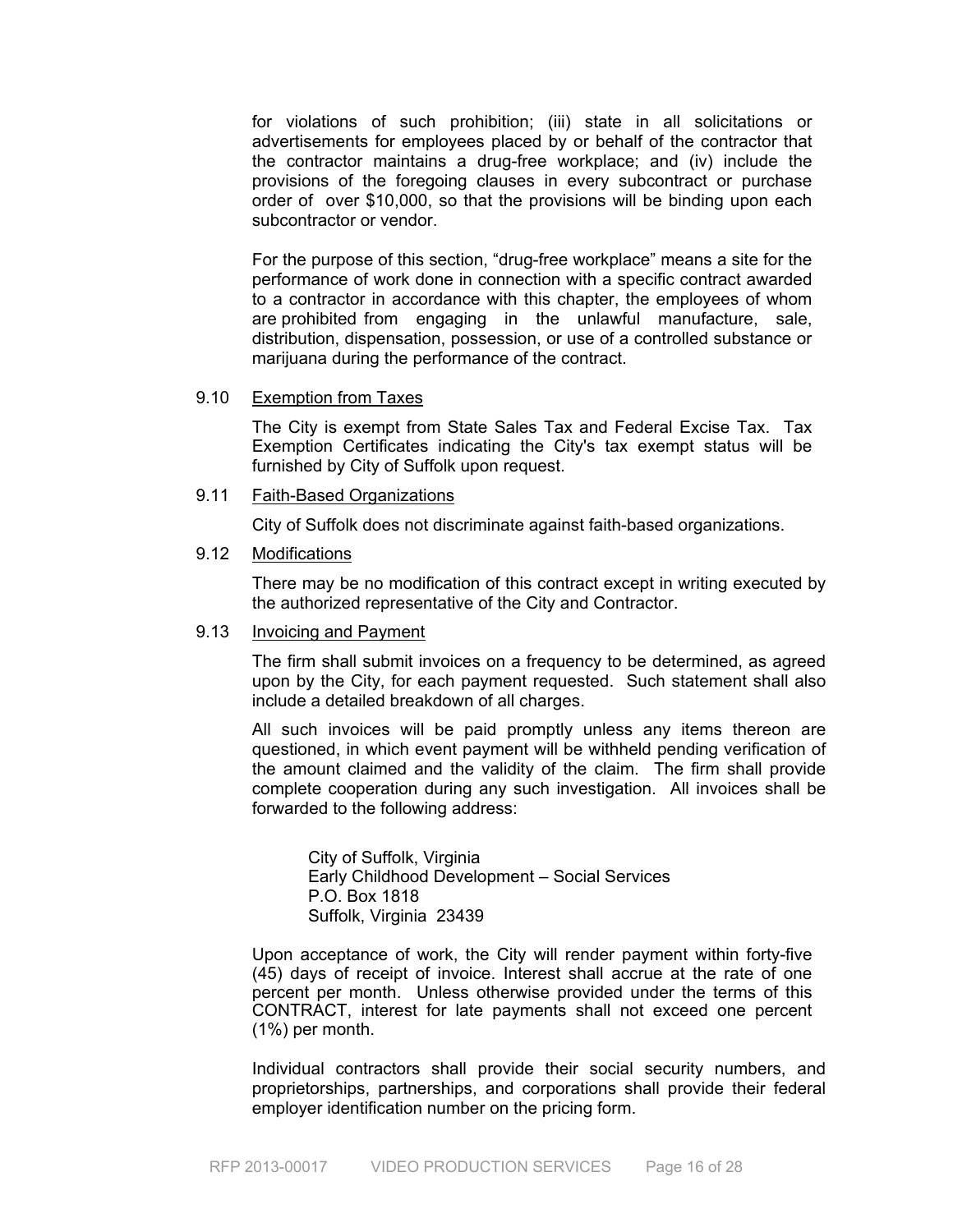### 9.14 Payments to Subcontractors

Within seven (7) days after receipt of monies paid by the City for work performed by a subcontractor under this contractor, the contractor shall either:

- a. Pay the subcontractor for the proportionate share of the total payment received from the City attributable to the work performed by the subcontractor under this contract; or
- b. Notify the City and subcontractor, in writing, of his intention to withhold all or a part of the subcontractor's payment and the reason for non-payment.

The contractor shall pay interest to the subcontractor on all amounts owed that remain unpaid beyond the seven (7) day period except for amounts withheld as allowed in item b above.

Payments to subcontractor shall be made in accordance with § 2.2-4354 of Code of Virginia (1950), as amended. Unless otherwise specified in the contract, interest shall accrue at the rate of one percent (1%) per month.

#### 9.15 Non-Assignment of Contract

The successful offeror is prohibited from assigning, transferring, conveying, subletting, or otherwise disposing of this agreement or its rights, title or interest therein or its power to execute such agreement to any other person, company or corporation without the prior consent and approval in writing by the City.

#### 9.16 Termination without Cause

The CITY may at any time, and for any reason, terminate this Contract by written notice to CONTRACTOR specifying the termination date, which shall be not less than thirty (30) days from the date such notice is mailed.

Notice shall be given to CONTRACTOR by certified mail/return receipt requested at the address set forth in CONTRACTOR's Bid Proposal or as provided in this Contract.

In the event of such termination, CONTRACTOR shall be paid such amount as shall compensate CONTRACTOR for the work satisfactorily completed, and accepted by the CITY, at the time of termination.

If the CITY terminates this Contract, CONTRACTOR shall withdraw its personnel and equipment, cease performance of any further work under this Contract, and turn over to the CITY any work completed or in process for which payment has been made.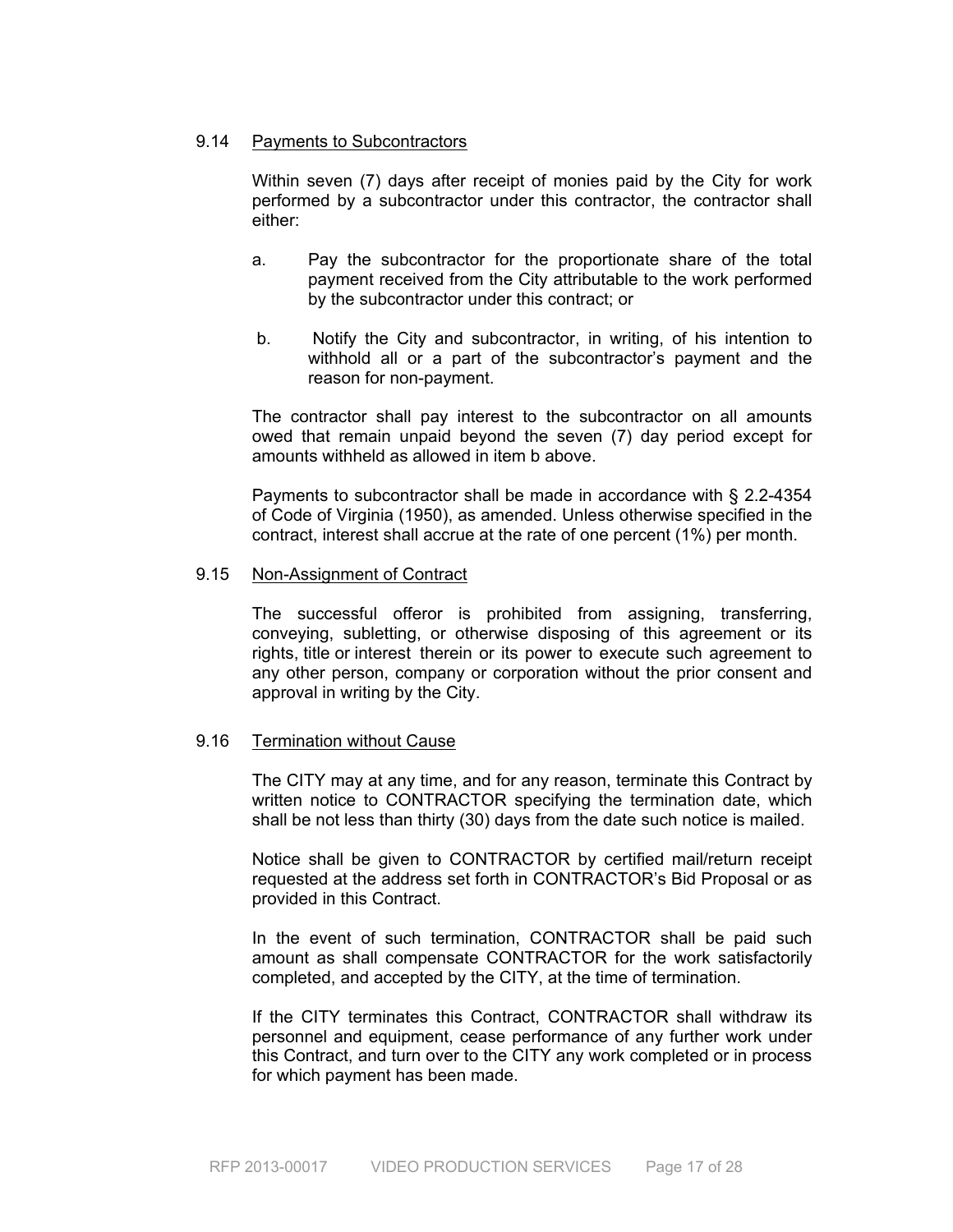### 9.17 Termination with Cause/Default/Cancellation

In the event that CONTRACTOR shall for any reason or through any cause be in default of the terms of this Contract, the CITY may give CONTRACTOR written notice of such default by certified mail/return receipt requested at the address set forth in Contractor's Bid/Proposal or as provided in this CONTRACT.

Unless otherwise provided, CONTRACTOR shall have ten (10) days from the date such notice is mailed in which to cure the default. Upon failure of CONTRACTOR to cure the default, the CITY may immediately cancel and terminate this CONTRACT as of the mailing date of the default notice.

Upon termination, CONTRACTOR shall withdraw its personnel and equipment, cease performance of any further work under the CONTRACT, and turn over to the CITY any work in process for which payment has been made.

In the event of violations of law, safety or health standards and regulations, this CONTRACT may be immediately cancelled and terminated by the CITY and provisions herein with respect to opportunity to cure default shall not be applicable.

#### 9.18 Non-Appropriation Availability of Funds

It is understood and agreed between the parties hereto that the CITY shall be bound and obligated hereunder only to the extent that the funds shall have been appropriated and budgeted for the purpose of this CONTRACT. In the event funds are not appropriated and budgeted in any fiscal year for payments due under this CONTRACT, the CITY shall immediately notify CONTRACTOR of such occurrence and this CONTRACT shall terminate on the last day of the fiscal year for which the appropriation was made without penalty or expense to the CITY of any kind whatsoever.

#### 9.19 Record Retention/Audits

The contractor shall retain, during the performance of the contract and for a period of seven years from the completion of the contract, all records, including computerized records, pertaining to the contractor's proposal and any contract awarded pursuant to this Request for Proposal. Such records shall include but not be limited to all paid vouchers; other reimbursement supported by invoices; ledgers; canceled checks; deposit slips; bank statements; journals; contract amendments; insurance documents; memoranda; and correspondence. Such records shall be available on demand and without advance notice during normal working hours.

The City may perform in-progress and post-contract audits of the contractor's records as a result of a contract awarded pursuant to this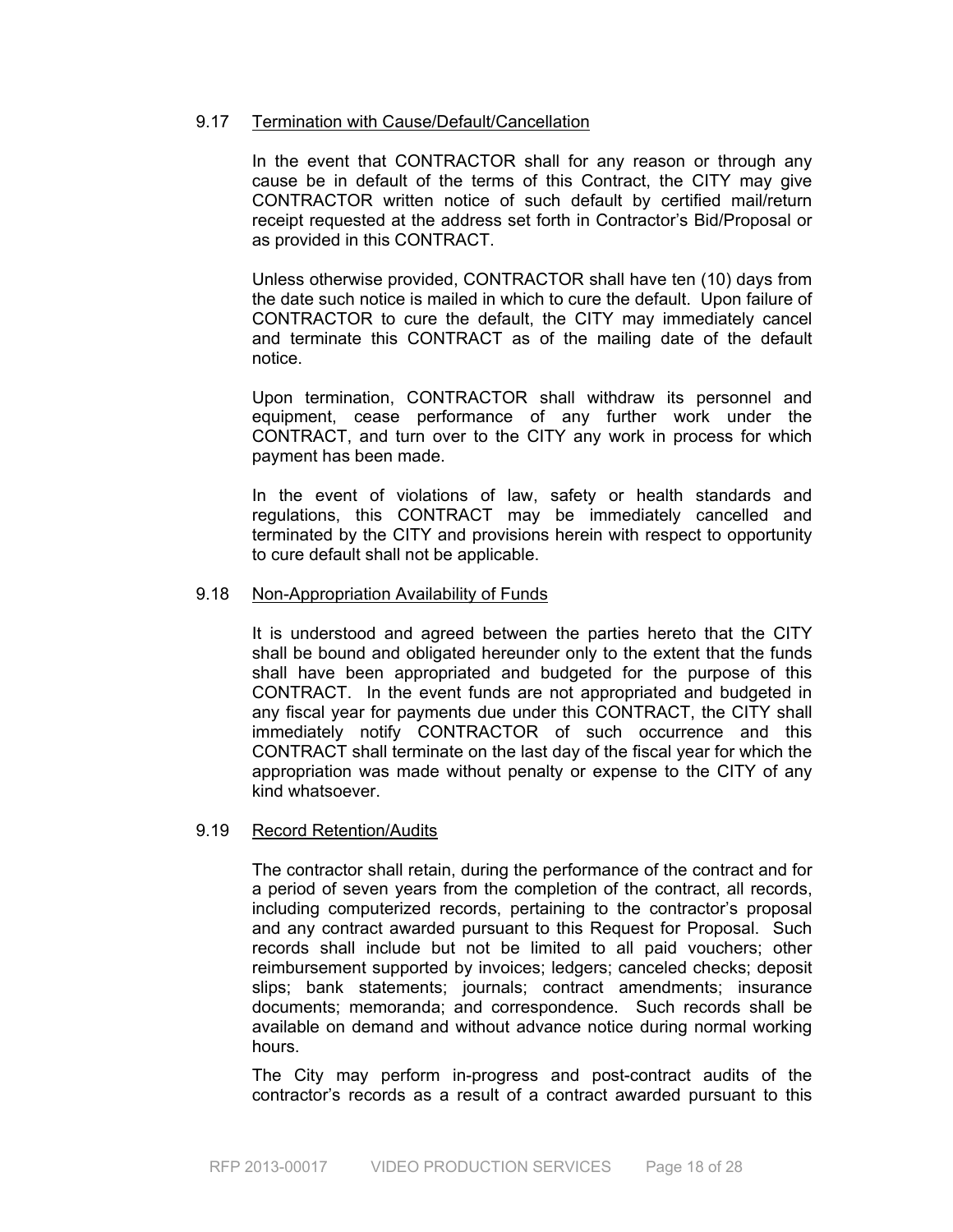RFP. Such records shall be available on demand and without notice during normal working hours.

9.20 Severability

In the event that any provision shall be adjudged or decreed to be invalid, such ruling shall not invalidate the entire Agreement but shall pertain only to the provision in question and the remaining provisions shall continue to be valid, binding and in full force and effect.

9.21 Applicable Laws

This contract shall be governed in all respects by the laws of the Commonwealth of Virginia.

#### 9.22 Changes and Additions

It shall be the responsibility of the Contractor to notify the City, in writing, of any necessary modifications or additions in the Scope of this Agreement. Compensation for changes or additions in the Scope of this Agreement will be negotiated and approved by the City, in writing.

It is understood and agreed to by both the City and the Contractor that such modifications or additions to this Agreement shall be made only by the full execution of the City's standard Agreement change order form. Furthermore, it is understood and agreed by both parties that any work done by the Contractor on such modification or addition to this Agreement prior to the City's execution of its standard Agreement change order form shall be at the total risk of the Contractor and said work may not be compensated by the City.

### 9.23 Conflict of Interest

Contractor shall not accept or receive commissions or other payments from third parties for soliciting, negotiating, procuring, or effecting insurance on behalf of the City.

#### 9.24 Responsibility of Contractor

The Contractor shall, without additional costs or fee to the City, correct or revise any errors or deficiencies in his performance. Neither the City's review, approval or acceptance of, nor payment for any of the services required under this Agreement shall be deemed a waiver of rights by the City, and the Contractor shall remain liable to the City for all costs which are incurred by the City as a result of the Contractor's negligent performance of any of the services furnished under this Agreement.

#### 9.25 Controlling Law; Venue; Pending/during Litigation

This Agreement is made, entered into, and shall be performed in the City of Suffolk, Virginia, and shall be governed by the applicable laws of the Commonwealth of Virginia without regard to its conflict of law rules. In the event of litigation concerning this Agreement, the parties agree to the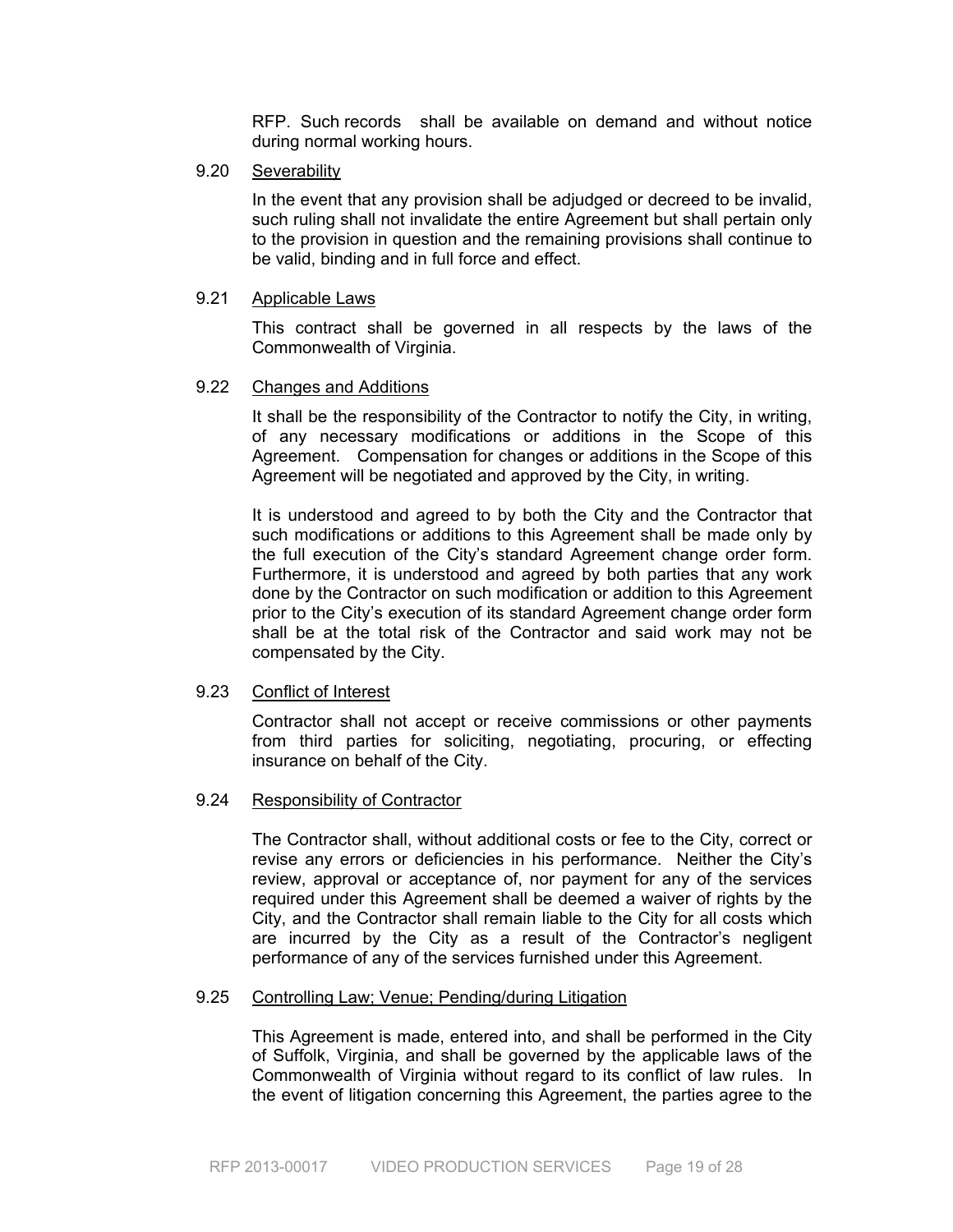exclusive jurisdiction and venue of the Circuit Court of the City of Suffolk, Virginia; however, in the event that the federal court has jurisdiction over the matter, then the parties agree to the exclusive jurisdiction and venue of the U.S. District Court for the Eastern District of Virginia, Norfolk Division.

The Contractor shall not cause a delay in services because of the pending or during litigation proceedings, except with the express, written consent of the City or written instruction/order from the Court.

# 9.26 Taxes in Arrears

No bid or proposal will be accepted from or Contract awarded to any person, firm or corporation that is in arrears, or is in default to the City upon any debt or contract, or that is a defaulter as surety or otherwise upon any obligation to the City.

# 9.27 Compliance with State Law; Foreign and Domestic Business authorized to Transact Business in the Commonwealth (VPPA §2.2 – 4311.2)

 A bidder or offeror organized or authorized to transact business in the Commonwealth pursuant to Title 13.1 or Title 50 is to include in its bid or proposal the identification number issued to it by the State Corporation Commission. Any bidder or offeror that is not required to be authorized to transact business in the Commonwealth as a foreign business entity under Title 13.1 or Title 50 or as otherwise required by law shall include in its bid or proposal a statement describing why the bidder or offeror is not required to be so authorized. A public body may void any contract with a business if the business fails to remain in compliance with the provisions of this section.

### 9.28 Indemnity / Hold Harmless

The CONTRACTOR shall indemnify, defend, and hold harmless the CITY, its officials, employees, agents, and representatives thereof from any and all losses, damages, claims, fines, penalties, suits, costs, actions, or claims of any kind, including attorney's fees, brought on account of any personal injuries, damages, or violations of rights, sustained by any person or property which arise out of any violation of law by, and all acts and omissions of the CONTRACTOR, the CONTRACTOR'S agents, employees, or customers occurring in connection with the products and services covered herein or from any claims or amounts arising from the violation of any law, bylaw, ordinance, regulation or decree.

The CONTRACTOR'S indemnification obligation with respect to any and all claims against the CITY or any of its officers, agents, employees, by any employee or statutory employee of the CONTRACTOR, or any of CONTRACTOR'S subcontractors, or anyone directly or indirectly employed by any of them, or anyone for whose acts the CONTRACTOR or CONTRACTOR'S subcontractor may be liable, shall not be limited in any way by any limitation on the amount or type of damages,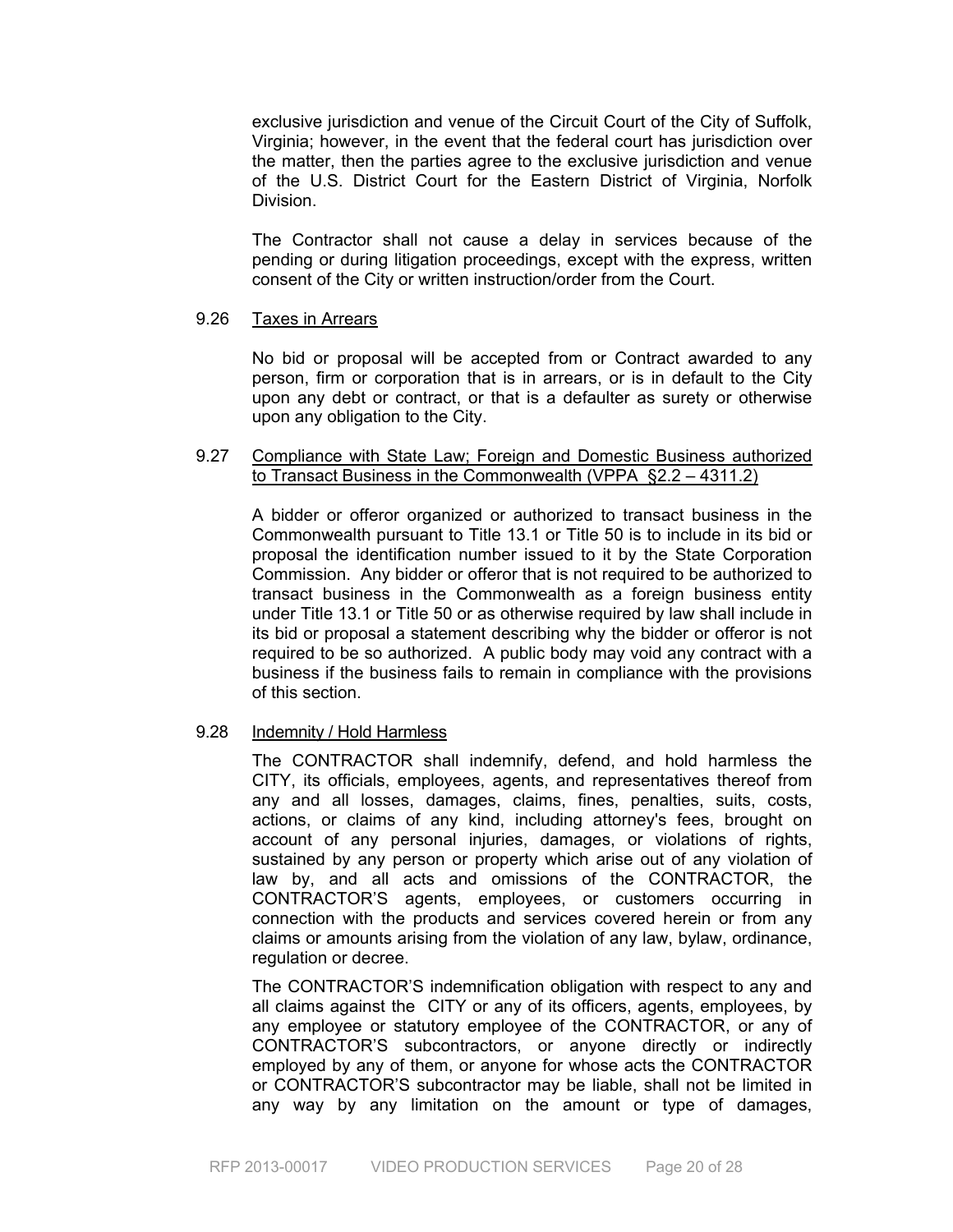compensation or benefits payable by or for the CONTRACTOR or any of CONTRACTOR'S subcontractors under workers' compensation laws, disability benefit laws or other applicable employee benefit laws.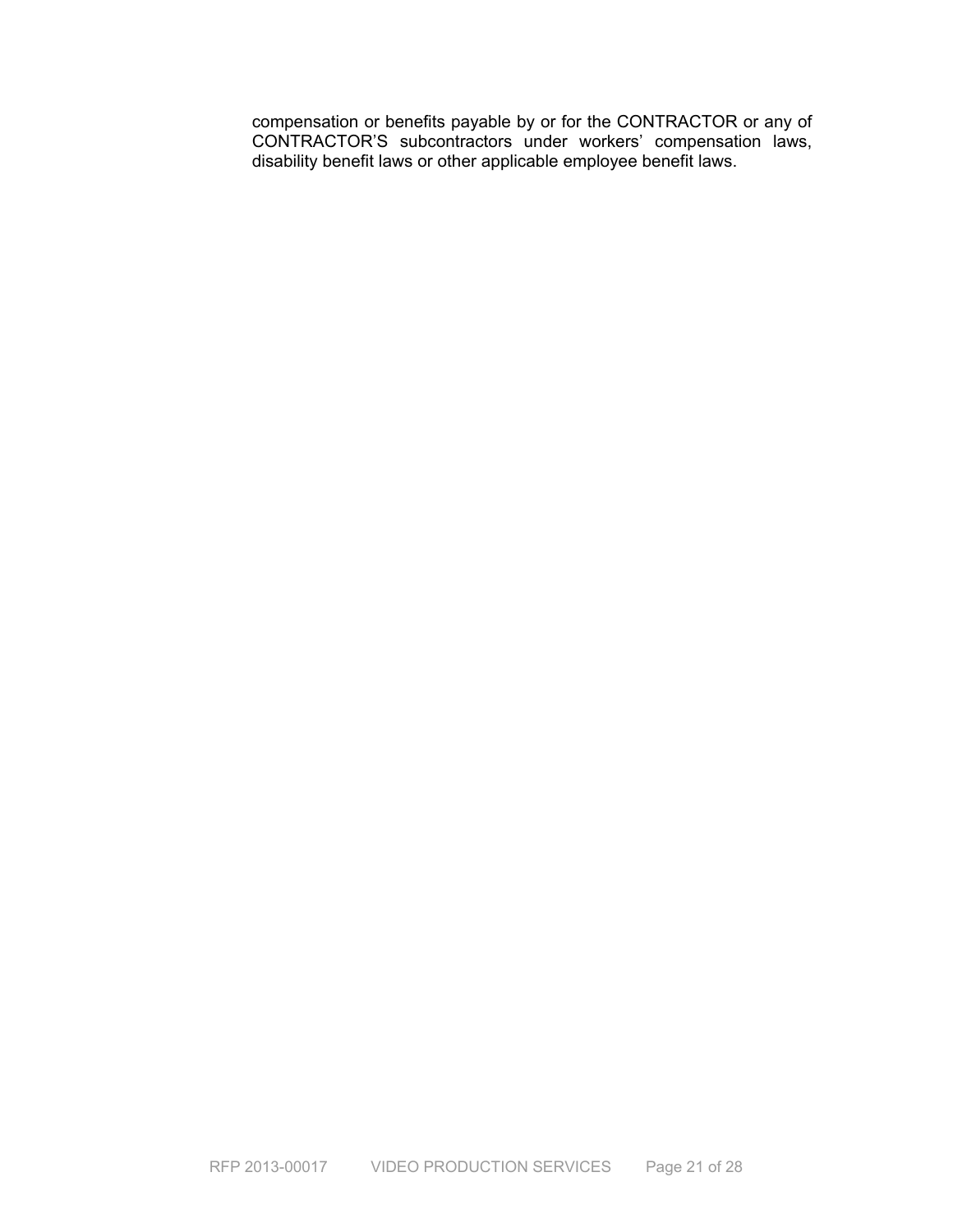# SIGNATURE SHEET (Submit with Proposal)

My signature certifies that the proposal as submitted complies with all Terms and Conditions as set forth.

My signature also certifies that the accompanying proposal is not the result of, or affected by, any unlawful act of collusion with another person or company engaged in the same line of business or commerce, or any act of fraud punishable under Title 18.2, Chapter 12, Article 1.1 of the Code of Virginia, 1950, as amended. Furthermore, I understand that fraud and unlawful collusion are crimes under the Virginia Governmental Frauds Act, the Virginia Government Bid Rigging Act, and Virginia Antitrust Act, and Federal Law, and can result in fines, prison sentences, and civil damage awards.

My signature also certifies that this firm has no business or personal relationships with any other companies or persons that could be considered as a conflict of interest or potential conflict of interest to the City of Suffolk and that there are no principals, officers, agents, employees, or representatives of this firm that have any business or personal relationships with any other companies or persons that could be considered as a conflict of interest or a potential conflict of interest to the City of Suffolk, pertaining to any and all work or services to be performed as a result of this request and any resulting contract with the City of Suffolk.

By signature and tile, I hereby certify that I am authorized to sign as a Representative for the Firm and can bind the firm into a contract:

| Title:_______________________ |
|-------------------------------|
|                               |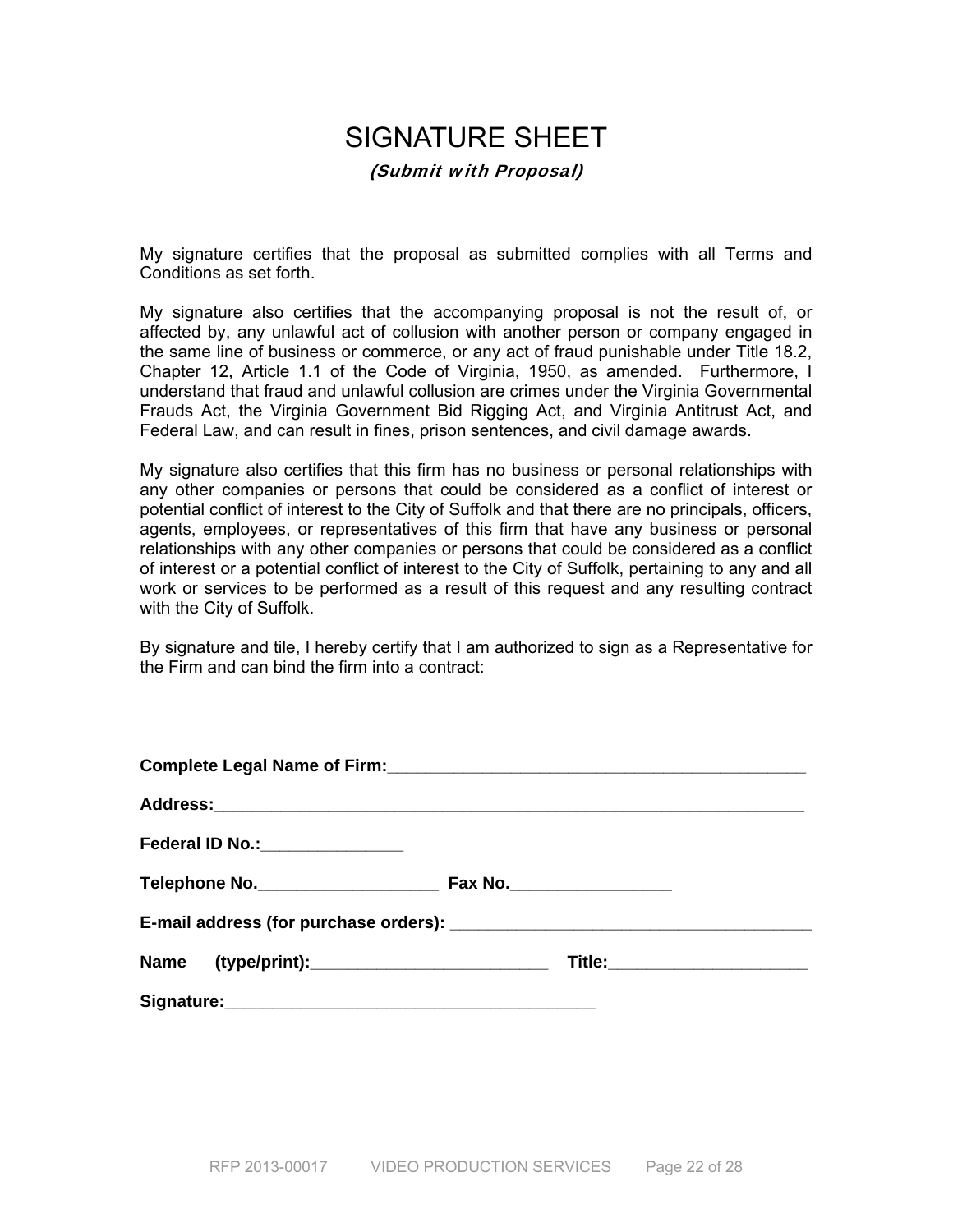# PROPRIETARY/CONFIDENTIAL INFORMATION IDENTIFICATION **RFP #2013-00017**

Name of Firm/Offeror:

Trade secrets or proprietary information submitted by an offeror shall not be subject to public disclosure under the Virginia Freedom of Information Act; however, the offeror must invoke the protections of §2.2-4342F of the Code of Virginia, in writing, either before or at the time the data or other material is submitted. The written notice must specifically identify the data or materials to be protected, including the section of the proposal in which it is contained, as well as the page number(s), and state the reasons why protection is necessary. The proprietary or trade secret material submitted must be identified by some distinct method such as highlighting or underlining and must indicate only the specific words, figures, or paragraphs that constitute a trade secret or proprietary information. In addition, a summary of proprietary information provided shall be submitted on this form. The designation of an entire proposal document, line item prices, and/or total proposal prices as proprietary or trade secrets is not acceptable. If, after being given reasonable time, the offeror refuses to withdraw such a classification designation, the proposal will be rejected.

| SECTION/TITLE | <b>PAGE</b><br>NUMBER(S) | REASON(S) FOR WITHHOLDING FROM<br>DISCLOSURE |
|---------------|--------------------------|----------------------------------------------|
|               |                          |                                              |
|               |                          |                                              |
|               |                          |                                              |
|               |                          |                                              |
|               |                          |                                              |
|               |                          |                                              |
|               |                          |                                              |
|               |                          |                                              |
|               |                          |                                              |
|               |                          |                                              |
|               |                          |                                              |
|               |                          |                                              |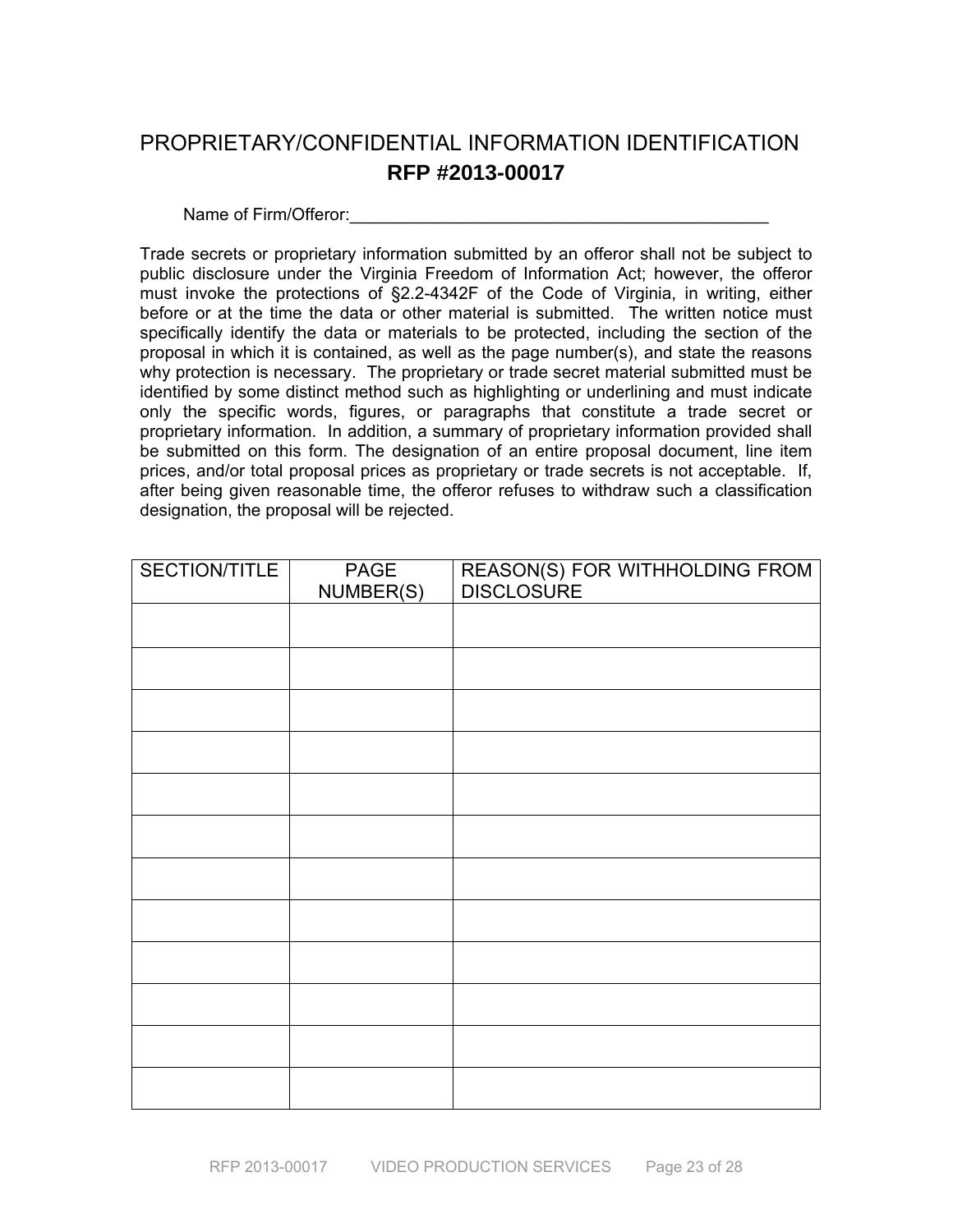# **EXCEPTIONS TO RFP** (RFP #2013-00017)

Name of Firm/Offeror: Manual Account of Firm/Offeror:

Unless stated in this portion of the proposal, all offerors will be considered to have accepted all the terms of the Request for Proposal (RFP), including all musts, shalls, and shoulds, and any amendments as issued, without exception.

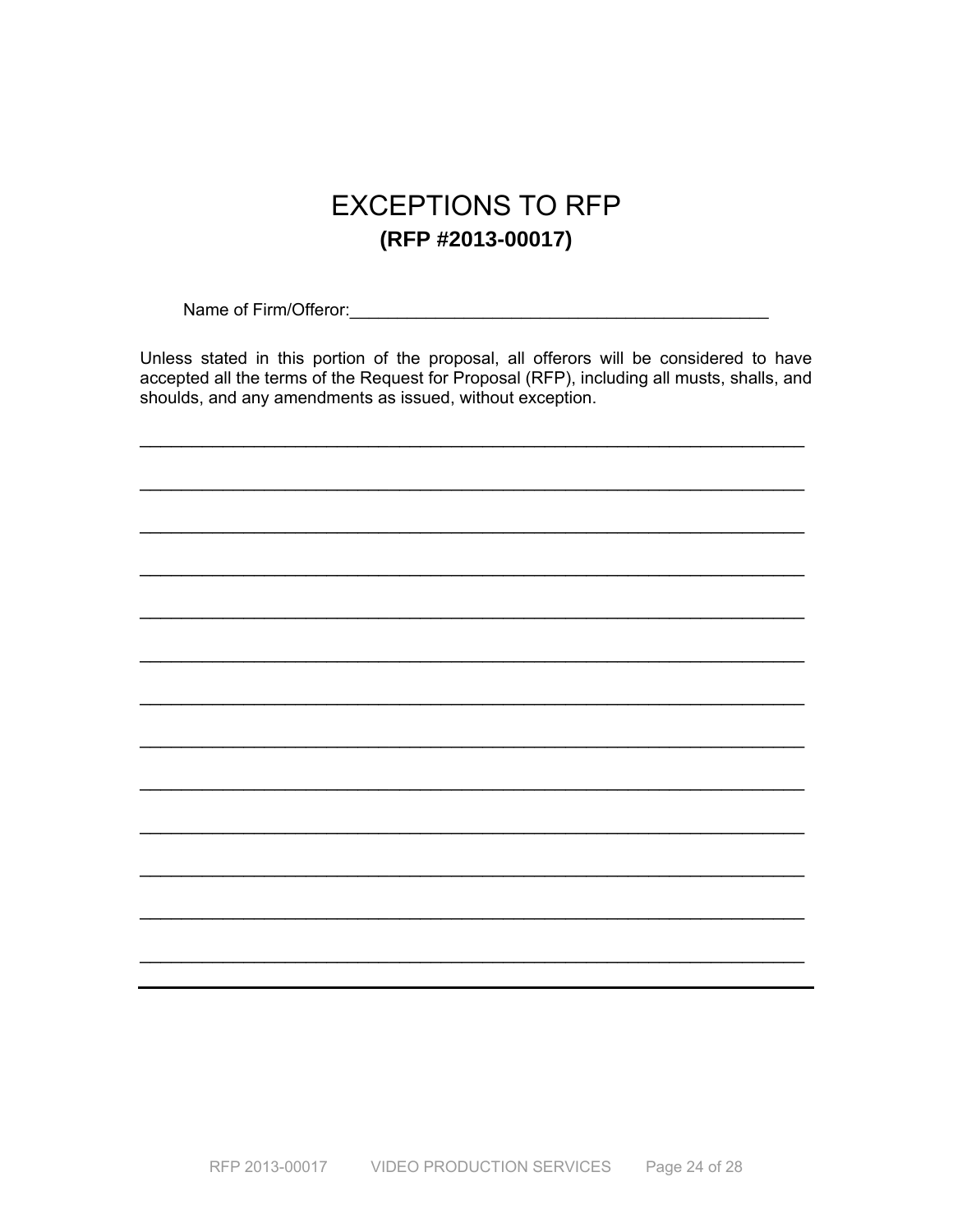| Offeror has included Anti-collusion Statement with proposal. | Yes/No        |
|--------------------------------------------------------------|---------------|
| Offeror has included SCC Form with proposal.                 | <b>Yes/No</b> |
| Offeror has included Insurance documents with proposal.      | Yes/No        |
| Offeror has acknowledged any Addenda                         | Yes/No        |
| Offeror has supplied samples of similar projects             | Yes/No        |

# *PLEASE CIRCLE RESPONSE*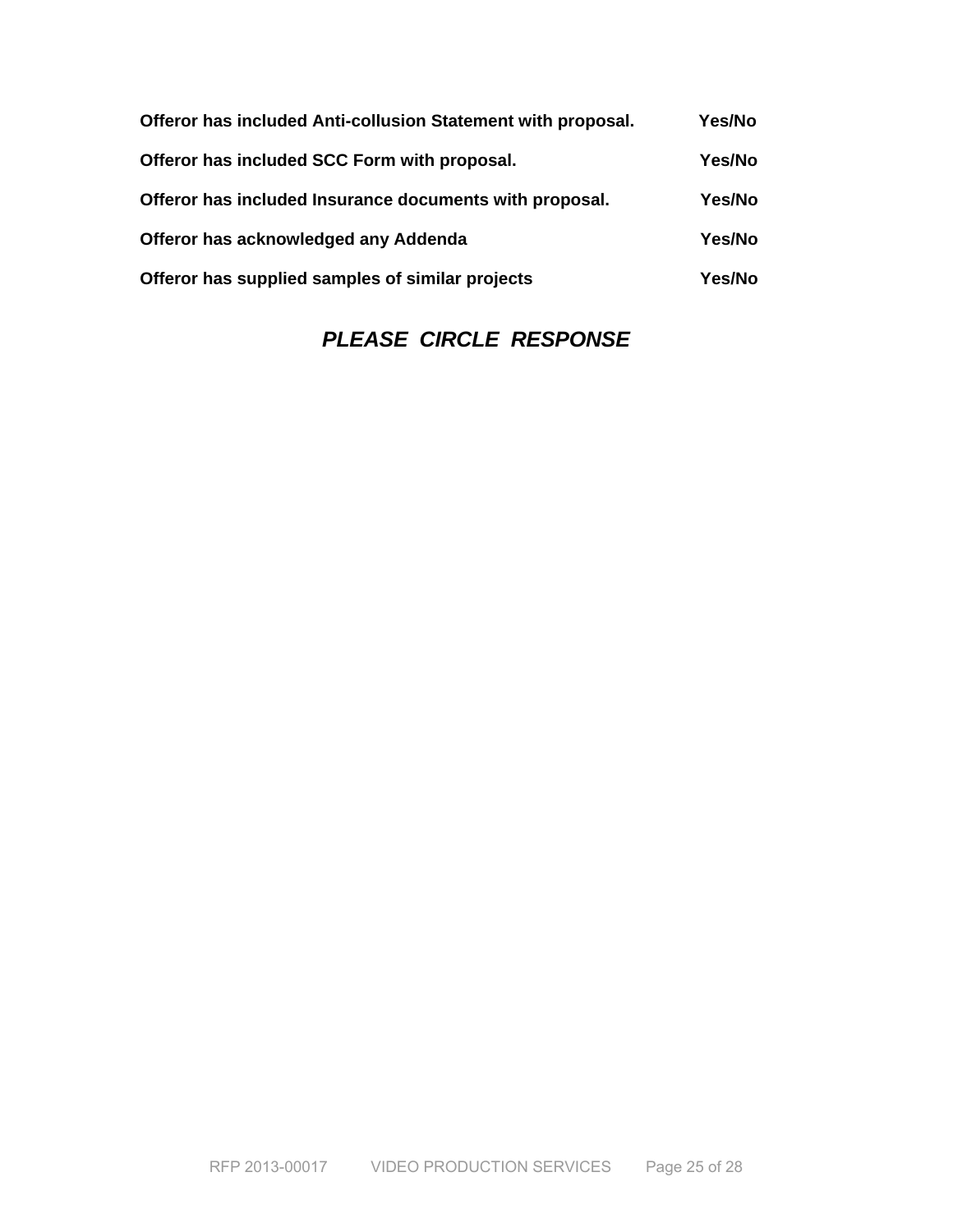# **Offeror Shall Provide References On This Form.**

| Firm Name                                                                                                                                                                                                                           |                                                                                                                                                                                                                                      |  |
|-------------------------------------------------------------------------------------------------------------------------------------------------------------------------------------------------------------------------------------|--------------------------------------------------------------------------------------------------------------------------------------------------------------------------------------------------------------------------------------|--|
| Contact                                                                                                                                                                                                                             | <u>state and the state of the state of the state of the state of the state of the state of the state of the state of the state of the state of the state of the state of the state of the state of the state of the state of the</u> |  |
| <b>Title</b>                                                                                                                                                                                                                        |                                                                                                                                                                                                                                      |  |
|                                                                                                                                                                                                                                     |                                                                                                                                                                                                                                      |  |
|                                                                                                                                                                                                                                     |                                                                                                                                                                                                                                      |  |
| Firm Name <u>experience</u> and the second service of the service of the service of the service of the service of the service of the service of the service of the service of the service of the service of the service of the serv |                                                                                                                                                                                                                                      |  |
| Contact                                                                                                                                                                                                                             | <u> 1989 - Johann Barn, amerikansk politiker (* 1908)</u>                                                                                                                                                                            |  |
| Title                                                                                                                                                                                                                               |                                                                                                                                                                                                                                      |  |
|                                                                                                                                                                                                                                     |                                                                                                                                                                                                                                      |  |
|                                                                                                                                                                                                                                     |                                                                                                                                                                                                                                      |  |
|                                                                                                                                                                                                                                     |                                                                                                                                                                                                                                      |  |
| Contact                                                                                                                                                                                                                             | <u> 1989 - Johann Stein, mars an deutscher Stein und der Stein und der Stein und der Stein und der Stein und der</u>                                                                                                                 |  |
| Title                                                                                                                                                                                                                               |                                                                                                                                                                                                                                      |  |
|                                                                                                                                                                                                                                     |                                                                                                                                                                                                                                      |  |
|                                                                                                                                                                                                                                     | <u> 1989 - Johann Barbara, martin a</u>                                                                                                                                                                                              |  |
| Firm Name <u>____________________________</u>                                                                                                                                                                                       |                                                                                                                                                                                                                                      |  |
| Contact ___                                                                                                                                                                                                                         |                                                                                                                                                                                                                                      |  |
| <b>Title</b>                                                                                                                                                                                                                        |                                                                                                                                                                                                                                      |  |
|                                                                                                                                                                                                                                     |                                                                                                                                                                                                                                      |  |
|                                                                                                                                                                                                                                     | Fax                                                                                                                                                                                                                                  |  |
|                                                                                                                                                                                                                                     | <u> 1980 - Johann Barn, mars an t-Amerikaansk kommunister (</u>                                                                                                                                                                      |  |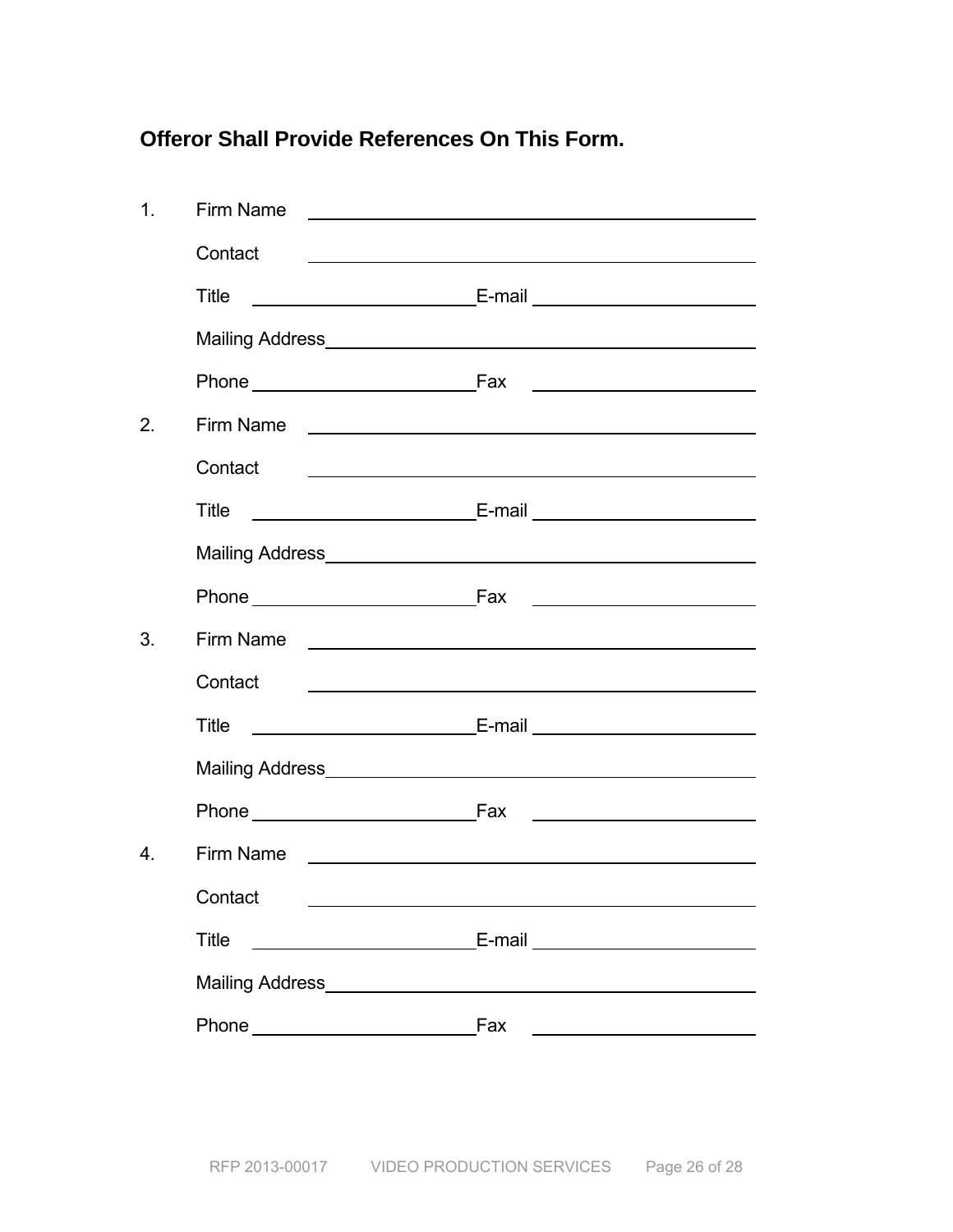# **PROOF OF AUTHORITY TO TRANSACT BUSINESS IN VIRGINIA**

THIS FORM MUST BE SUBMITTED WITH YOUR PROPOSAL/BID, FAILURE TO INCLUDE THIS FORM MAY RESULT IN REJECTION OF YOUR PROPOSAL/BID Pursuant to Virginia Code §2.2-4311.2 an Offeror/Bidder organized or authorized to transact business in the Commonwealth pursuant to Title 13.1 or Title 50 of the Code of Virginia shall include in its proposal/bid the identification number issued to it by the State Corporation Commission ("SCC"). Any Offeror/Bidder that is not required to be authorized to transact business in the Commonwealth as a foreign business entity under Title 13.1 or Title 50 of the Code of Virginia or as otherwise required by law shall include in its proposal/bid a statement describing why the Offeror/Bidder is not required to be so authorized. Any Offeror/Bidder described herein that fails to provide the required information shall not receive an award unless a waiver of this requirement and the administrative policies and procedures establish to implement this section is granted by the City Manager, as applicable.

If this quote for goods or services is accepted by the City of Suffolk, Virginia the undersigned agrees that the requirements of the Code of Virginia Section §2.2-4311.2 have been met.

Please complete the following by checking the appropriate line that applies and providing the requested information.

A. Cfferor/Bidder is a Virginia business entity organized and authorized to transact business in Virginia by the SCC and such vendor's Identification Number issued to it by the SCC is

B.\_\_\_\_\_\_\_Offeror/Bidder is an out-of-state (foreign) business entity that is authorized to transact business in Virginia by the SCC and such vendor's identification Number issued to it by the SCC is

C. C. Circle Offeror/Bidder does not have an Identification Number issued to it by the SCC such vendor is not required to be authorized to transact business in Virginia by the SCC for the following reason(s):

**Please attach additional sheets if you need to explain why such Offeror/Bidder is not required to be authorized to transact business in Virginia.** 

Legal Name of Company (as listed on W-9)

\_\_\_\_\_\_\_\_\_\_\_\_\_\_\_\_\_\_\_\_\_\_\_\_\_\_\_\_\_\_\_\_\_\_\_\_\_\_\_\_\_\_

 $\mathcal{L}_\text{max}$  , we can also assume that the contract of  $\mathcal{L}_\text{max}$ 

\_\_\_\_\_\_\_\_\_\_\_\_\_\_\_\_\_\_\_\_\_\_\_\_\_\_\_\_\_\_\_\_\_\_\_\_\_\_\_\_\_\_

 $\mathcal{L}_\text{max}$  , we can also assume that the contract of  $\mathcal{L}_\text{max}$ 

 $\mathcal{L}_\text{max}$  , we can also assume that the contract of  $\mathcal{L}_\text{max}$ 

Legal Name of Offeror/Bidder

**Date** 

Authorized Signature

Print or Type Name and Title

# **RETURN THIS PAGE WITH COPIES OF DOCUMENTATION**